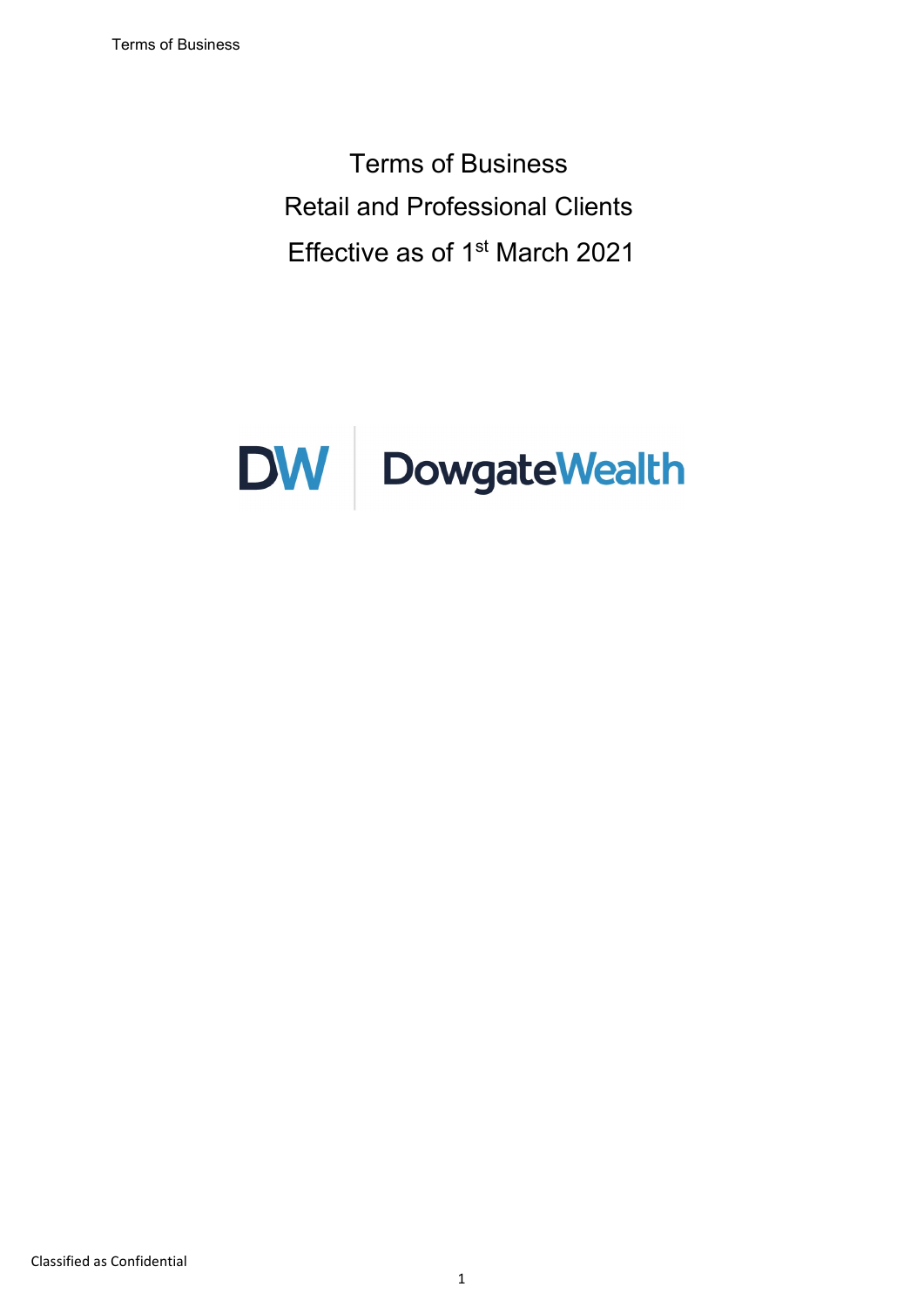## **Definitions**

Agreement - As stated in 1.1 Business Day – Means a day in which the London Stock Exchange is open for business. CASS – As defined by the FCA rules Client Money - Money that is owned by our clients and segregated from Dowgate Wealth's own money as set out in the FCA's CASS rules Complex Instruments – As defined by the FCA Custodian – the appointed firm responsible for the safekeeping of our clients assets on our behalf, the custody service provider. Delivery Versus Payment (DVP) – Settlement procedure in which payment will be made to the seller upon delivery of the instrument to the buyer. Eligible Counterparty – As defined by the FCA FCA – Means the Financial Conduct Authority Financial Instrument – As defined by the FCA Investment Firm – As defined by the FCA ISA – Individual Savings Account JISA – Junior Individual Savings Account Market - Any regulated market or multilateral trading facility MiFID II – Markets in Financial Instruments Directive II Non-complex Instruments – As defined by the FCA Principal – an entity for whom the client is acting for and on behalf of in relation to the services in this Agreement Professional Client – As defined by the FCA Regulations - all applicable laws, rules regulations in force at the time as well as relevant Market rules Retail Client – As defined by the FCA Trading Venue - As defined by the FCA Transaction -Orders in Financial Instruments which we have carried out on your behalf under this Agreement UCITS – Undertakings for Collective Investments in Transferable Securities "We", "Us" and "Our" – Refers to Dowgate Wealth "You" and "Your" – Refers to persons who have signed the agreement, including any persons to whom you have given authority to deal on your behalf

### 1. Introduction

- 1.1 Together with the completed Application Form, the Conflicts of Interest Policy and the Order Execution Policy these Terms of Business ("Terms") and any other written agreements between you and us concerning your account, constitute the agreement between you and Dowgate Wealth Limited ("DW", "us", "we" or "our"). Collectively these documents are referred to below as the "Agreement".
- 1.2 The Agreement sets out the Terms on which we will provide services to you. By signing the Application Form, you confirm that you, and/or the company or trust on whose behalf you are signing, accept these Terms and will be bound by the Agreement. These Terms replace all earlier Terms.
- 1.3 If you are new to DW, the Agreement will come into effect on the date that we confirm your account has been opened. If you are an existing client these Terms will come into effect on the date notified to you.
- 1.4 Where there is any conflict between this Agreement and any other agreement or terms of business in respect of the services we provide to you in respect of the Transactions, the terms of this Agreement will prevail
- 1.5 References in these Terms to information in the Application Form mean the information contained in the original Application Form or as subsequently amended and agreed in writing between you and us.
- 1.6 This agreement has been supplied in English and therefore English will be the language use in all our communications to you. You will also communicate with us in English.

### 2. Regulation

2.1 DW is authorised and regulated by the Financial Conduct Authority ("FCA") whose address is 12 Endeavour Square, London, E20 1JN. DW's FCA reference number is 12221221.

2.2 This agreement and all services that we provide under it, as well as all Transactions are subject to applicable Regulations in order that:

- where any conflict between the Agreement and applicable regulations occur, applicable regulations will apply
- nothing in this Agreement shall exclude or restrict any obligation which we may have to you under applicable regulations
- all applicable regulations and whatever we do or fail to do in order to comply with them will be binding on you
- any actions that we take or fail to take for the purpose of compliance with any applicable regulations shall not render us or any of our directors, officers, employees or agents liable; and
- you agree to comply with all applicable regulations
- 2.3 We are obligated by the FCA rules to adhere with certain rules of conduct but assume no greater responsibility nor owe you any duty, other than imposed by the FCA Rules or the terms of this Agreement.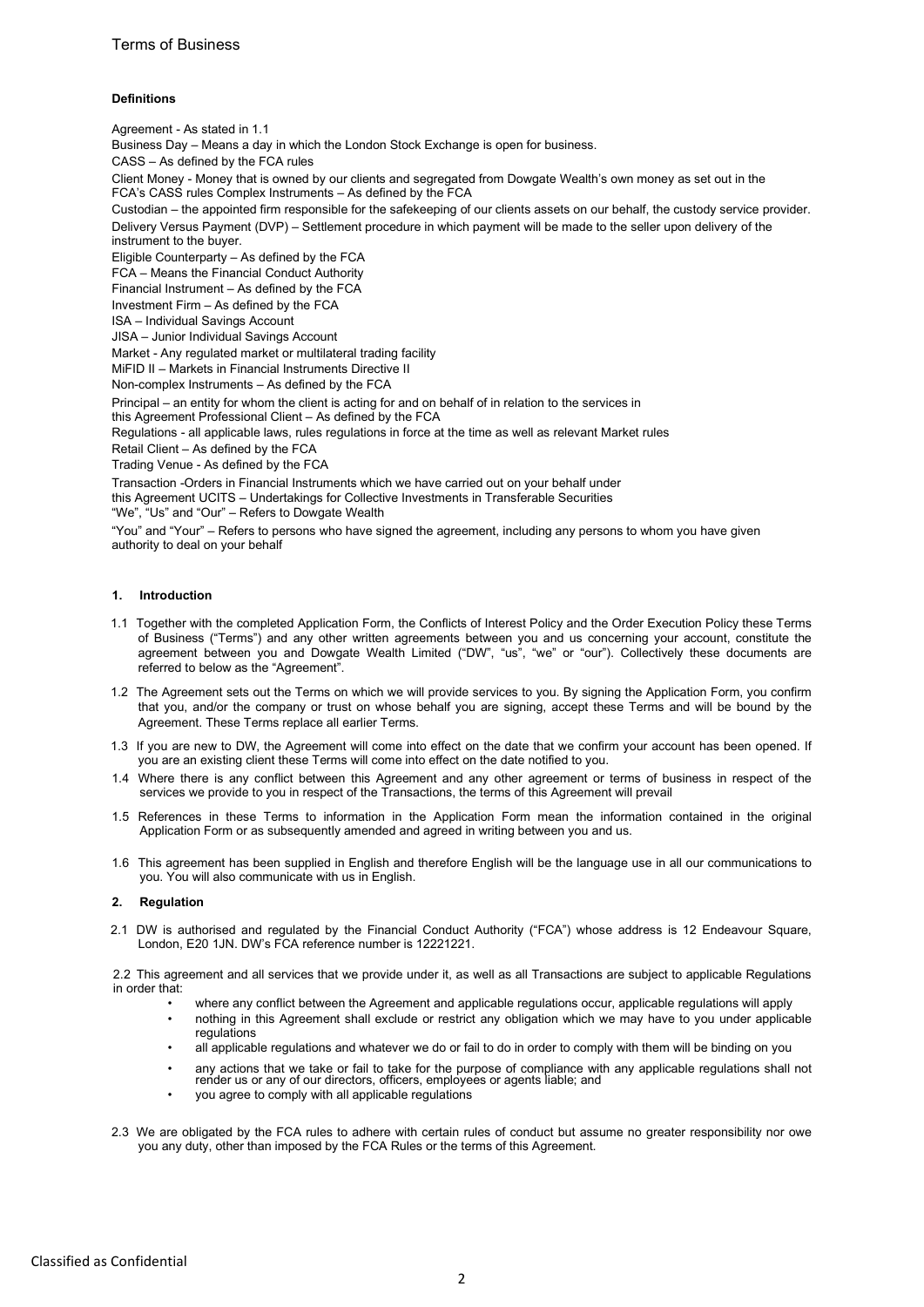## 3. Classification and Capacity

3.1 As required by the FCA rules and based on information available to us, DW will categorise you as either a Retail Client, Professional Client or an

Eligible Counterparty.

We will therefore treat you as a retail client unless we agree with you otherwise. As a retail client, you may request to be recategorised as a

professional client, but as such you will no longer qualify for those protections which only apply to retail clients. We will only accept such a

request if we are permitted to do so in accordance with the regulatory criteria. If you meet the criteria, you will be required to sign separate

documentation confirming your understanding of becoming a professional client and the acceptance of the loss of certain protections.

3.2 The following provisions shall apply to you if you fall within the categories specified below:

- i) joint account holders shall be jointly and severally liable to us and we may discharge our obligations to make any payment or account to all such holders by making such payment or account to any one or more of them;
- ii) the trustees of any trust shall be regarded as the client (as opposed to any beneficiary) and shall be jointly and severally liable to us; and all the partners of any partnership which is our client shall be jointly and severally liable to us.
- 3.3 Where you are acting as agent on behalf of another (whether disclosed to us or not) you will be, and at all times remain, liable to us as principal in relation to any transactions which are to be performed under these terms and we will treat you as our client under the FCA rules. You agree that you will be liable to us jointly and severally with any such underlying person in respect of all obligations and liabilities arising from instructions given to us.

#### 4. Communication on Joint Accounts

- 4.1 Where you have entered into this Agreement jointly with another person or other people, we are entitled to deal with you on the basis that you are the joint holders of all the cash and investments to which these terms relate, however lodged with us or registered, and to act on instructions given by any one of you or the survivor of you.
- 4.2 These terms will remain in force notwithstanding the death or other incapacity of any one or all of you until we confirm in writing that we have received either;
	- i) Written notice of the death or legal incapacity of one or all of you; or
	- ii) Written notice of termination from any one of you.
- 4.3 Notice issued by us will be effective in relation to each of you if served on any one of you.
- 4.4 Unless we are instructed otherwise, all communications that we send to you such as contract notes, statements and valuations will be sent only to the first-named client in a joint account.

### 5. Our Services

- 5.1 This Agreement relates to the execution of transactions for you in Financial Instruments including
	- Shares;
	- Debentures, debenture stock, loan stock, bonds and other instruments creating or acknowledging indebtedness;
	- Government and public securities
	- Certificates representing securities and
	- UCITS and investment trusts.

Where we execute Transactions in non-complex instruments, we are not required to obtain information from you regarding your knowledge and experience, so as to enable it to make an assessment as to the appropriateness of the instrument or service provided or offered. Please note, therefore, that you will not benefit from the protection of any conduct of business rules that could require us to assess the appropriateness of the product or service for you under Article 25 MiFID II in relation to such non-complex instruments. We may also provide other services if agreed between us and in accordance with Applicable Regulations.

5.2 Our services encompass discretionary portfolio management, advisory trading and execution only trading, details of each service are set out below:

#### Discretionary management

If you elect for this service, DW will manage, on a discretionary basis your portfolio of cash and investments. Subject to any instructions from you, DW will have full authority at its discretion, with prior reference to you, to execute any type of transaction or arrangement for your account. Using this discretion will be in accordance with your investment objectives as prescribed by the applicable FCA rules and in a manner that we believe to be suitable for you.

#### Advisory

Advisory investment service - We will provide you with suitable recommendations on a trade by trade basis, but we will not be responsible for the suitability of your portfolio as a whole, nor the overall risk exposure. We will not be responsible for actively monitoring the performance of your portfolio.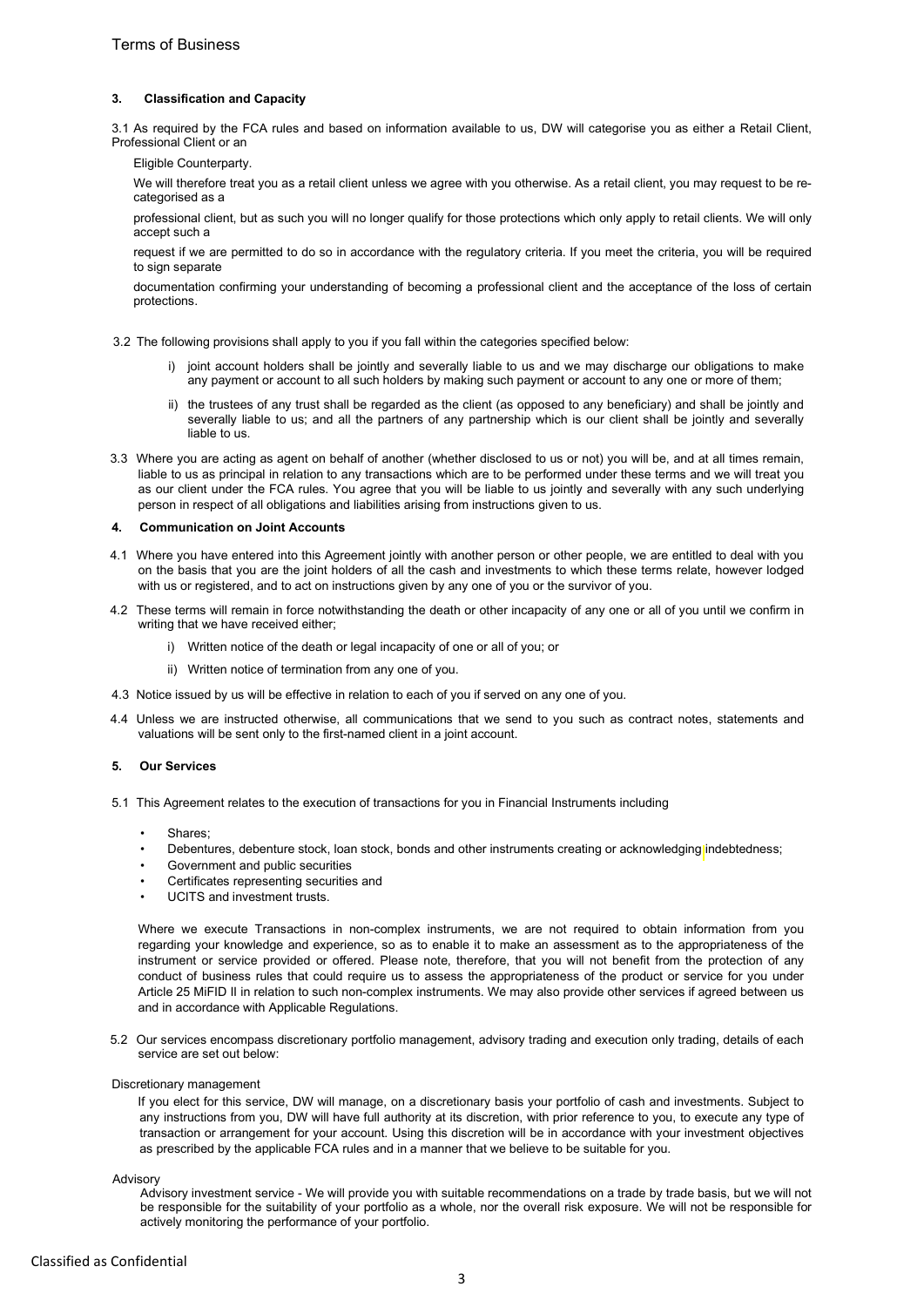We seek to ensure that our advice is suitable for you. It remains your sole responsibility to inform us of any changes to your circumstances, requirements and objectives

In terms of the FCA, we may recommend to you any investments which we reasonably believe are suitable for you. All decisions on whether to invest in, hold or dispose of any investment or asset are yours and we will only enter into transactions as you instruct.

### Execution only

You can be treated as an execution only client in respect of all transactions or a specific transaction and means we are only able to act on the instructions that you provide and you are responsible for the decisions that you make when you engage our execution only service. For any service we agree to provide you, in circumstances where you have not supplied us sufficient information, either orally or in writing, about your investment objectives, financial circumstances and degree of risk you are prepared to accept or even if you have supplied us with information previously, where we may reasonably believe that you are not expecting us to advise you about a particular transaction, then we will not make any personal or product investment recommendations and we will interact with you as an execution only client, and you hereby agree to our interaction in this way.

For more complex products, such as warrants, we may require additional information from you to assess if the product is appropriate. If you choose not to provide this information and we agree to execute the transaction on your behalf, you agree and acknowledge that we cannot assess whether the investment will be suitable to your needs.

You are responsible for the investment decisions that you make when you engage our Services as an execution only client. We do not accept responsibility on a continuing basis for advising you on the composition of your portfolio.

## 6. Custody and Registration

- 6.1 DW is authorised by the FCA to control client money but not to hold client money. Therefore, Client money will be held on your behalf by our nominated Custodian in accordance with and subject to the FCA Rules. This requires them to hold your money in a segregated bank account with an approved bank. Your money could be held by the approved bank with other clients money in a pooled client account, which means client money is held as part of a pool of money, which means you will not have a claim against a specific amount, but a claim against the Client money pool in general.
- 6.2 We will perform due skill, care and diligence in the selection, appointment and periodic review of any Custodian or bank (other than a central bank) where your money is deposited and for the arrangements for holding your money but we shall not be responsible for any acts, omissions or default of any third-party Custodian or bank.

### 7. Custodian

.

Relationship with Global Prime Partner (GPP) – See also Appendix II

7.1 GPP

We have entered into an agreement (GPP Agreement) with Global Prime Partners Ltd., (GPP), on behalf of ourselves and each of our Clients whereby GPP has agreed to provide safe custody services to our clients, including you.

The GPP Agreement binds us and you as one of our Clients. When you become a Client by signing our application form, you will also accept and be bound by the terms of the GPP Agreement. It is important for you to understand that this means you will be both our Client and also a Client of GPP.

GPP, with company number 06962351, has its registered office at 101 Wigmore Street, London, W1U 1QU. GPP is authorised and regulated by the Financial Conduct Authority (FCA).

In consideration of GPP making their services available to you, you agree that:

- we are authorised to enter into the GPP Agreement on your behalf as your agent;
- you are bound by the terms of the GPP Agreement as summarised in Appendix II to this Agreement and acknowledge that the GPP Agreement constitutes a contract between you and ourselves and also between you and GPP;
- we are authorised to give instructions to GPP on your behalf (as provided for in our terms of business (Terms) and the GPP Agreement) and to provide information concerning you to GPP and GPP shall be entitled to rely on any such instructions or information without further enquiry;
- GPP is authorised to hold cash and investments on your behalf and is authorised to transfer cash or investments from your account to meet your settlement or other obligations to GPP.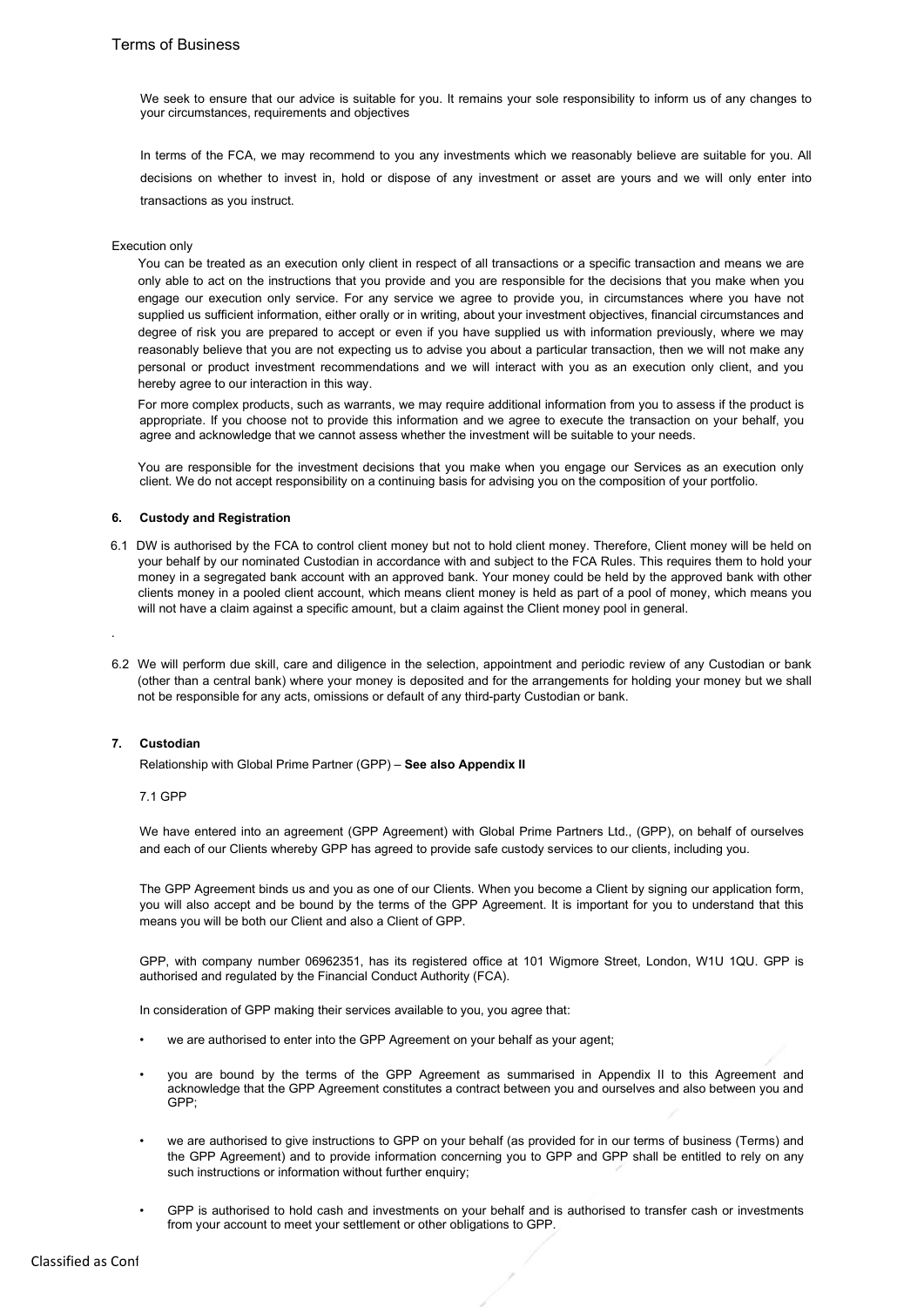GPP will not provide you with investment advice nor give you advice or offers any opinion regarding the suitability or appropriateness (as relevant) of any transaction or order and will rely solely on information provided to it by us in respect of all such matters. Similarly, we are not responsible for GPP's actions, omissions or any obligation they may owe you under the FCA Rules or the regulatory system.

### 8. Charges & Fees

- 8.1 The fees and charges for our services are set out in the accompanying Schedule of Charges which we may amend at any time in accordance with this Agreement and in accordance with FCA rules, subject to one month's notice to you
- 8.2 Where we are in receipt of a share of commission, fees or other benefit from third parties we will disclose this to you prior to us carrying out the transaction.
- 8.3 You agree that you will be responsible for any other fees or charges that may be incurred as a result of our provision of services to you. You agree that you will also pay any Value Added Tax, or any other applicable tax or levy that is due or chargeable in relation to any charges and fees.
- 8.4 We will normally set out any fees and charges due in relation to a particular transaction on the relevant contract note and will add or deduct them from the costs or proceeds of the transaction as appropriate.

8.5 You agree that we may deduct any sums that you owe us in relation to fees and charges directly from any funds held on your behalf by us.

8.6 In order to meet any liabilities that you may have to us regarding outstanding or unpaid fees and charges, you agree that we are entitled to use any money and / or to sell any investment held on your behalf and to take any other actions we may consider necessary to protect our position.

8.7 We will provide you with an annual summary with appropriate information regarding the costs and charges you have incurred during the year.

- 8.8 Information about the costs and charges will be provided in aggregated form. If you would like to have an itemised breakdown of the information at any time please contact us.
- 8.9 Where any element of the costs and charges is to be paid in, or is represented by a foreign currency amount we will indicate the currency involved and the relevant conversion rate and fees.
- 8.10 Where we are informed that central banks have set their interest rates below zero, you may be charged interest on cash balances in that currency.

### 9 Instructions

- 9.1 We may rely and act on any instructions, notices or requests of any person who is, or whom we reasonably believe to be, a person designated or authorised by you to give such instructions, notices or requests (whether given in writing (including fax), by telephone, computer based systems or other media) without further enquiry as to the genuineness, authority or identity of the person giving or purporting to give such instructions. We will not be liable for any action we take in good faith, pursuant to receipt of instructions from you.
- 9.2 We may require (but shall not be obliged to require) written confirmation before acting on oral instructions. We have the right to require (but shall not be obliged to require) a list of persons who are authorised, either alone or with others, to act on your behalf in the giving of instructions and performance of any other acts, discretions or duties under this Agreement together with specimens of their signatures if written instructions are to be given. You warrant that any such list(s) of persons named by you will be correct at the date thereof. You shall notify us immediately of any amendments to such list(s) and provide specimen signatures of new signatories.
- 9.3 You shall promptly give us confirmation of any instructions to us which we may require in respect of any Transaction or proposed Transaction. If you do not provide confirmation of such instructions promptly or following reasonable efforts by us, we are unable to contact you, we may, in our absolute discretion, take such steps at your cost or refrain from taking any action as we consider necessary or desirable for our or your protection.
- 9.4 We are not obliged to accept any particular order or agree to enter into a Transaction with you or carry out an instruction received from you. If we decline to enter into a proposed Transaction, we shall not be obliged to give a reason but shall promptly notify you accordingly.

### 10. Execution of Orders

In order to provide our services to you, we are obliged to obtain information from you, which may include financial and other information concerning yourself and/or where you act as an agent for your Principal, as we from may reasonably request or as we may be obliged to procure in accordance with Applicable Regulations. If you do not provide such information when requested, this may result in us withdrawing our Services from you. In such circumstances, we shall not be responsible for any liabilities suffered or incurred by you as a result of any such decision made.

We may record telephone conversations and other communications with you or any of your agents with or without the use of an automatic tone warning device. Such records will be our sole property and held five (5) years (or more where required by Applicable Regulations). Subject to Applicable Regulations, records may be made available to you on request and will be presented in the language used to provide the Service. Any requests should be made to compliance@dowgate.co.uk. You acknowledge and agree that we may use such recordings and transcripts for any purpose which we deem reasonable use as evidence. Our voice records will be accepted by you as conclusive evidence of your orders, instructions or conversations had with us. We may, if required to do so, also provide such recordings and transcripts to the FCA or other government authority in accordance with Applicable Regulations.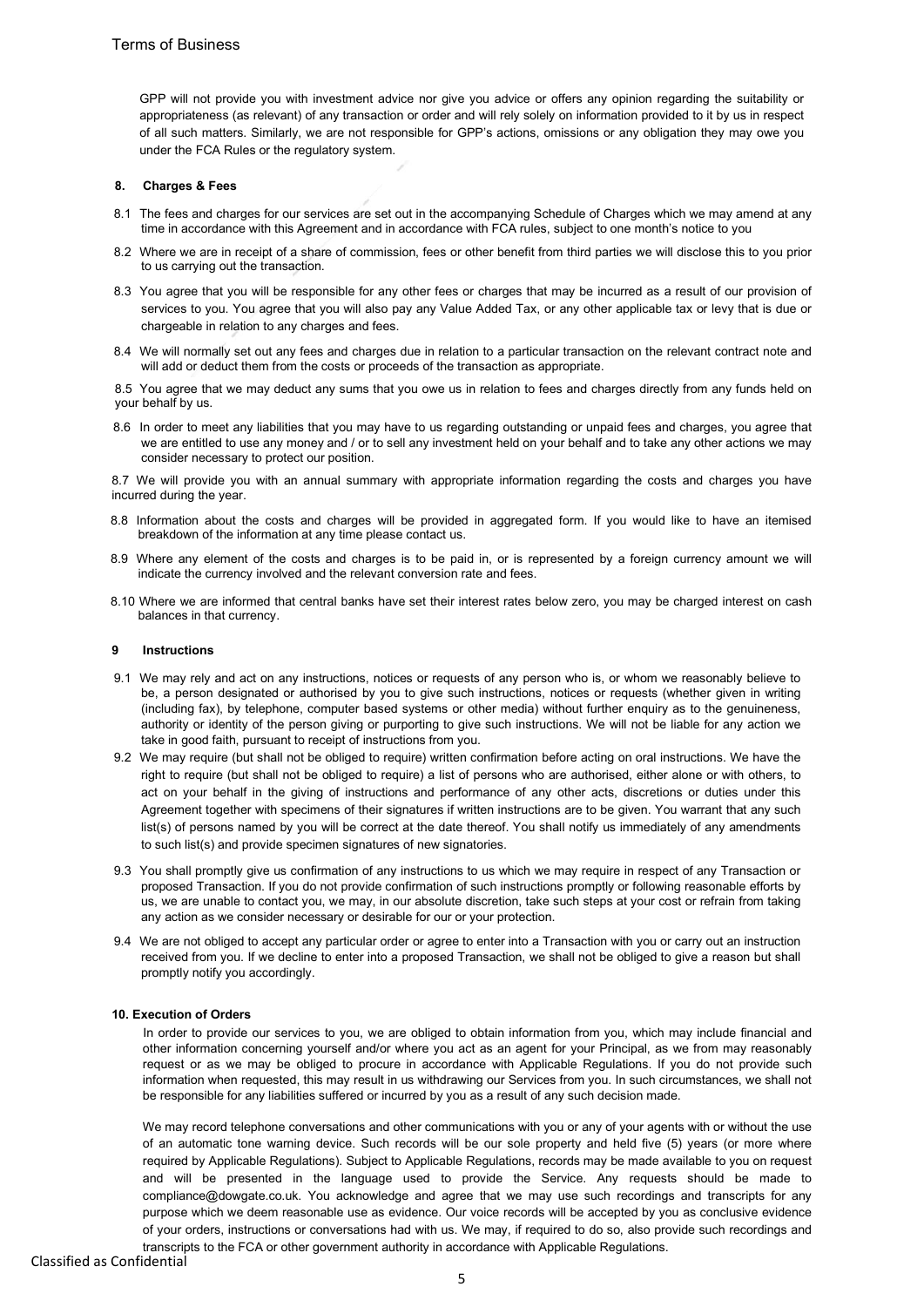### Best Execution Obligations

- We will owe best execution under Applicable Regulations to you in accordance with our execution policy ("Dowgate Order Execution Policy") as from time to time in effect, a copy of which has been provided to you (and published at www.dowgateWealth.co.uk). The Dowgate Order Execution Policy, among other things, provides for the possibility of execution outside of a Trading Venue. By accepting these terms of business, by trading with us, you consent to such policy and to the execution of transactions outside of a Trading Venue as set out in Appendix I
- You hereby expressly instruct us that whenever you place a limit order for shares traded on a regulated market, unless otherwise agreed in writing at the time we accept your order, if the order is not immediately executed under prevailing market conditions, we are not required to make the order public in a manner which is easily accessible to other market participants
- Orders may be executed by us or passed to any Associate or intermediate broker for execution. We may arrange for a Transaction to be executed, either in whole or in part, by selling an investment to you from another client, or a client of an Associate of ours, or vice-versa. We shall not give you prior notice if we arrange for a transaction to be executed in this manner, but will be bound by our best execution obligations, if applicable
- We may combine your order with our own, orders of Associates and orders of other clients. Aggregation will only take place if we believe it is likely that the aggregation will not work overall to the disadvantage of each of the clients concerned. However, on some occasions, aggregation may result in you obtaining a less favourable price in relation to a particular order.
- We will provide you with confirmation of all Transactions carried out on your behalf in accordance with Applicable Regulations (including any terms we have separately agreed with you regarding the extent and nature of such confirmation). You agree that we may send confirmations and other statements by e-mail to the e-mail address on record for you or as otherwise agreed between us. It is your responsibility to inform us of any change to your e-mail address, the non-receipt of confirmation, or whether any confirmations are incorrect before settlement. Subject to Applicable Regulations, we may send you a single confirmation in respect of a series of Transactions unless agreed in writing otherwise. All confirmations and other statements which we send to you will be conclusive and binding on you unless you notify us in writing within two Business Days of receipt by you that you disagree with its contents, or we notify you of an error in the confirmation within the same period.
- You acknowledge and understand that business on a Market may from time to time be suspended or restricted or the Market may from time to time be closed for a temporary period or for such longer period as may be determined in accordance with the rules of any Market or the occurrence of one or more events which require such action to be taken in the interests of, maintaining a fair and orderly market. Any such action may result in us being unable, and through us, you being unable to enter into Transactions in accordance with the rules of the relevant Market. Furthermore we, and through us, you may from time to time be prevented from or hindered in entering into Transactions in accordance with the rules of the relevant Market as a result of a failure of some or all of the Market's facilities. We shall have no liability to you as a result of any of the circumstances or occurrences referred to in this Clause.
- Give up: In respect of every Transaction made between us and you and given up to be cleared by another broker or dealer as specified by you:
	- o if such broker or dealer accepts the give-up, we shall (without prejudice to any claim we may have for commission or other payment) upon such acceptance transfer the financial instrument to such party and will have no further obligation to you in respect of the Transaction;
	- o if such other broker or dealer declines to accept the give-up, we shall be entitled at our option either to confirm the transaction with you or to liquidate it by such sale, purchase, disposal or other transaction or cancellation as we may in our discretion determine, whether on the relevant exchange or market or by private contract or any other feasible method (including us taking it over or transferring it to an associate); and any balance resulting from such liquidation shall be promptly settled between us and you but without prejudicing the Firm's rights under this Agreement.
- The majority of our Transactions will be performed on a Trading Venue. However, where you are an Investment Firm and we enter into a Transaction outside the rules of a Trading Venue, the responsibility for Trade reporting the Transaction shall fall on the relevant party designated under MiFID II.
- Unless otherwise agreed in writing, where you are an Investment Firm, we will not report such Transactions on your behalf. In either case, the relevant Transaction information will be made public in accordance with MiFID II. If we are required to report the Trans-action, we may rely upon third parties to undertake this task.
- Where we enter into Transactions on a Trading Venue the reporting obligations will be in accordance with the rules of the Trading Venue.
- We shall provide you with a statement of holdings on a quarterly basis if we hold any client funds or Financial **Instruments**

In the event of a dealing error which results in a profit, any such profit will be retained by Dowgate.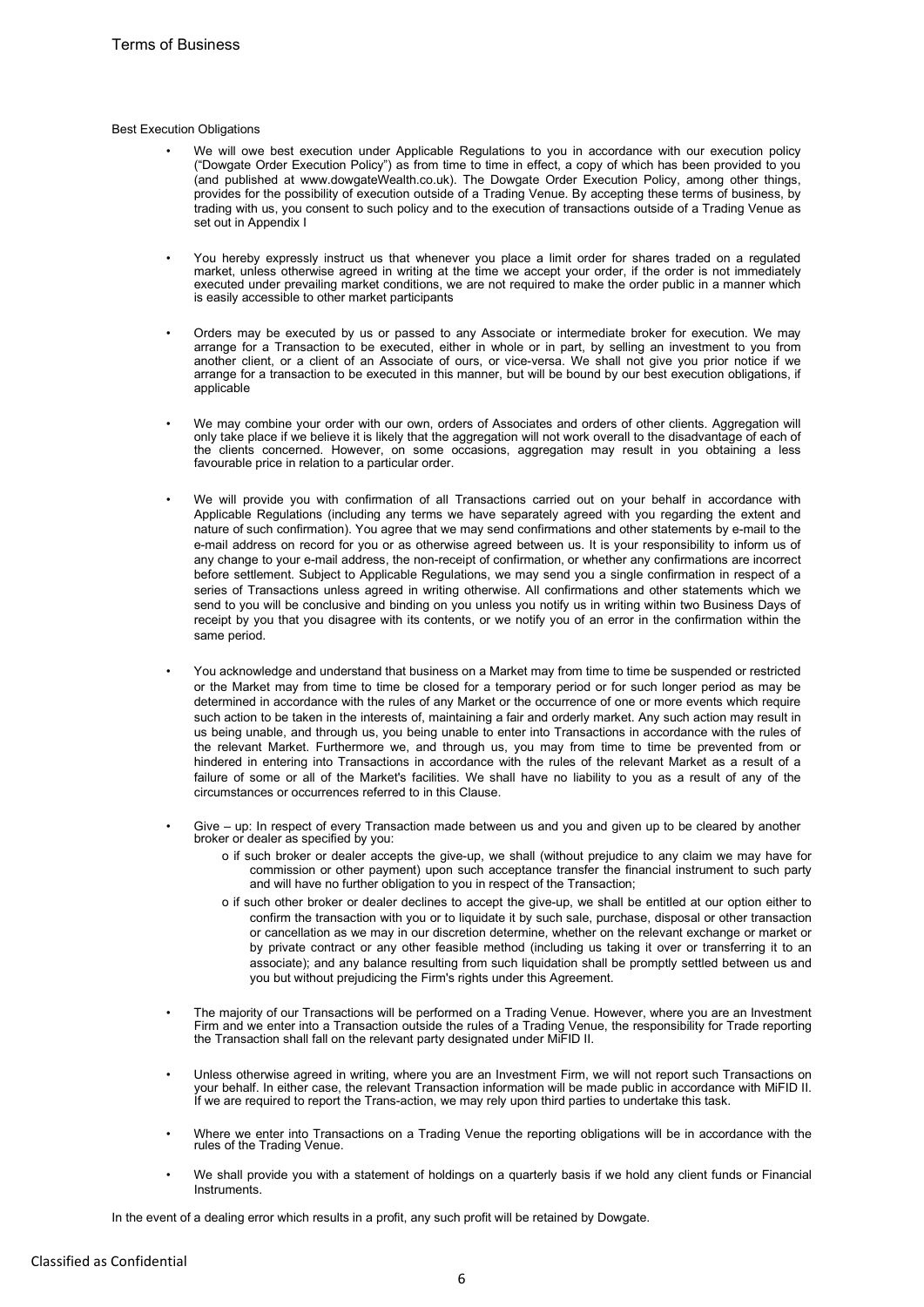### 11 Settlement of Transactions

- 11.1 All transactions will be due for settlement in accordance with market requirements and the relevant contract note or advice. You undertake to ensure that all securities and other documents of title and/or transfer forms that are required and or/any relevant cash balance are delivered, transferred or paid to our Custodian in reasonably sufficient time on or before the contractual settlement date to enable settlement of the transaction and that all cash and securities held by, or transferred to our custodian will be and remain free from any lien, charge or encumbrance and that all payments will be made without set-off, counterclaim or deduction.
- 11.2 You acknowledge that in settling transactions on your behalf we and our Custodian are acting as agent on your behalf and that we will not be responsible for any default or failure on the part of any counterparty to a transaction or of any depositary or transfer agent and delivery or payment will be at your entire risk.
- 11.3 You acknowledge that you shall not have any rights in respect of any cash or investments that are due to be received pursuant to a transaction and that we shall have no obligation to account to you for any such cash or investments until you have performed your obligations in relation to such transactions and, as your agent, we have been able to settle the transaction. We shall, without further notice to you, be entitled to sell or otherwise dispose of any such investments and apply any proceeds or any cash received by us or our Custodian in discharge or reduction of any of your obligations to us.
- 11.4 Any transactions undertaken on your behalf on non-UK markets shall be subject to the rules of the relevant overseas exchange, clearing system or depositary and any terms of the foreign agent or custodian employed by our Custodian, including but not limited to, any right of reversal of any transaction (including any delivery or redelivery of any investment and any payment) on the part of any such entity or person.

### 12. Conflict of Interests

- 12.1 When we provide services to you, we or an associate of ours may have a material interest or a conflict of interest in relation to the investment, transaction or service concerned. We have in place arrangements to manage conflicts of interest that arise between ourselves and our clients and between our different clients. Where we do not consider that the arrangements under our conflicts of interest policies are sufficient to manage a particular conflict, we reserve the right to decline to act for you.
- 12.2 Where a conflict of interest arises and identify that our actions to manage the conflict of interest is not sufficient to ensure, with reasonable confidence, that risks of damage to your interests will be prevented, we will disclose the nature and/or sources of the conflict before undertaking business for you. We may also decline to act where we believe there is no practicable way of treating you and our other clients fairly. If you object to us acting, once such a disclosure has been made, you should contact your usual contact at Dowgate in writing. Unless Dowgate is notified, it will be assumed that you do not object to our so acting
- 12.3 A copy of DW's conflicts policy is available on request from compliance@dowgate.co.uk

## 13. Contract Notes

- 13.1 We or our Custodian will provide to you following each transaction a contract note showing full details of the transaction including our remuneration, costs and charges. These will be provided either by email or post quarterly statements of account, which will show the transactions entered into by us together with income and other payments received from you or on your behalf during the relevant period. Upon request statements can be provided more frequently, but this will incur an additional charge.
- 13.2 It is your responsibility to check the accuracy of the information given in our contract notes and to notify us immediately if you believe anything to be inaccurate. In the absence of manifest error, such contract notes will be conclusive and binding on you unless immediately following receipt, you give us notice in writing of any objections.

### 14. ISAs and JISAs

14.1 Our Supplementary Terms for the operation of ISA and JISA accounts are provided in the ISA application packs

#### 15. Security and Default

- 15.1 You hereby grant to our Custodian a first fixed charge (with full title guarantee) and a general lien and right of set-off with respect to all cash, securities, or other assets of any description paid or delivered (or which are due to be paid or delivered) to your account in settlement of any transaction. You warrant that all such cash, securities or other assets are beneficially owned by you or are paid or delivered to your account with the beneficial owner's consent and free and clear of any charge, lien or encumbrance and that you will not charge, assign or otherwise dispose of or create any interest in such cash, securities or other assets other than in accordance with these Terms without our prior consent.
- 15.2 You agree to take such action as our Custodian may require to perfect or enforce any security interest referred to above and you hereby irrevocably appoint our Custodian as your attorney to take any such action on your behalf. You acknowledge and agree that if you fail to comply with any of your obligations under these terms, the security interests referred to above shall be enforceable and the powers conferred by Section 101 of the Law of Property Act 1925 (as varied and extended by these terms) shall be exercisable. Section 103 of the Law of Property Act 1925 shall not apply to these terms.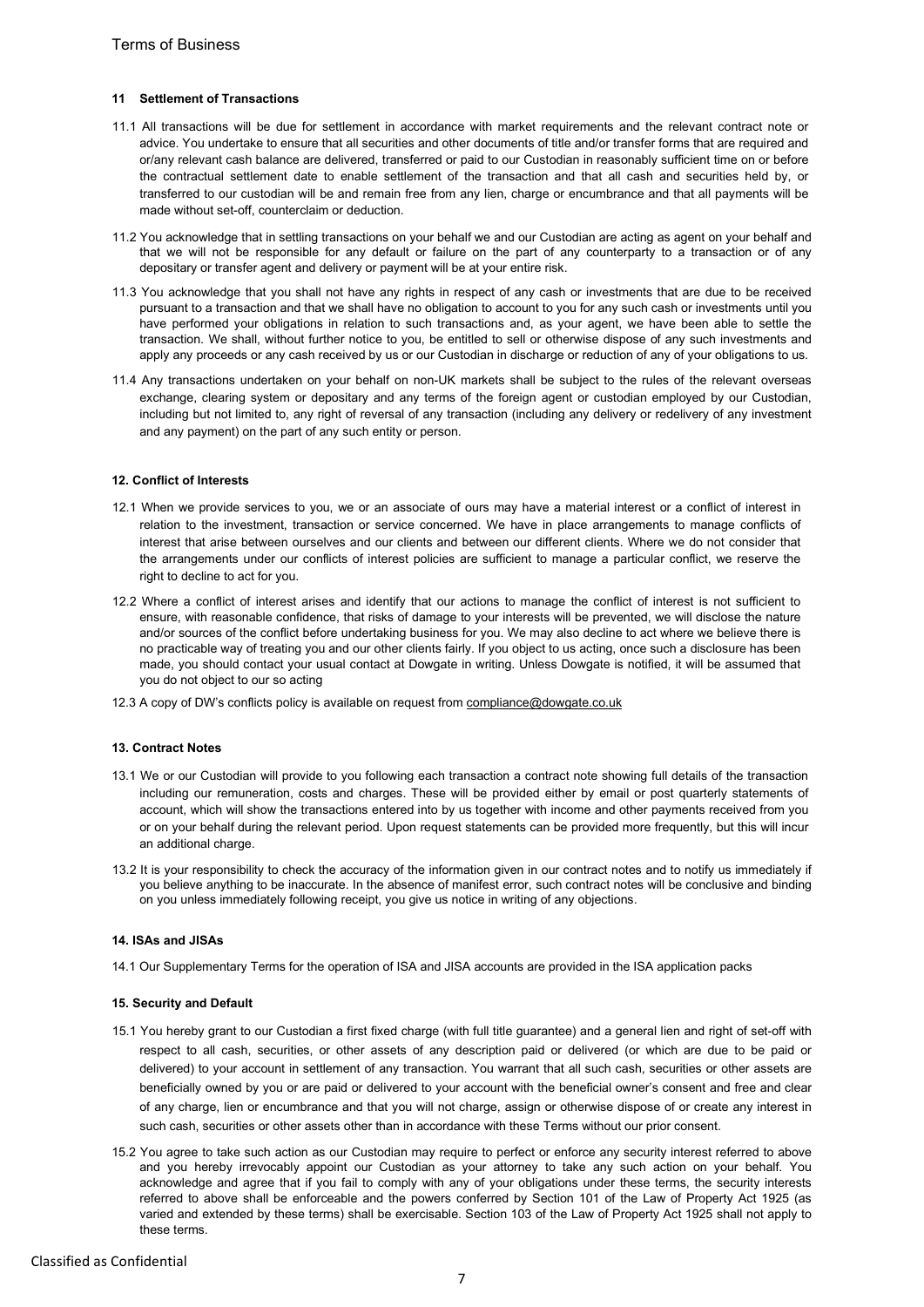- 15.3 In the event that cash or securities are not received by our Custodian when due (as shown in the relevant contract note or advice) or in the event of you not taking all such steps as may be necessary to secure the due and prompt settlement of any such transaction (or if we reasonably consider that you have not performed or are unlikely to perform your obligations under these Terms), we may, inter alia, without further notice to you, enforce security and/or cancel, close out, terminate or reverse all or any contracts or transactions and sell, charge, pledge or otherwise dispose of any securities or other assets held in your account at whatever price and in whatever manner we, acting in good faith, see fit in our absolute discretion (without being responsible for any loss or diminution in price) and may enter into any other transaction or do or not do anything which would or could have the effect of reducing or eliminating our liability under any transaction, position or commitment undertaken for you.
- 15.4 For the avoidance of doubt, any asset held for you can be realised in order to discharge any obligation you have to us or our Custodian including any investments held in safekeeping and any investments held in the course of settlement.
- 15.5 We or our Custodian shall not be liable to you in respect of any choice made in selecting the investments to be sold. The proceeds of sale (net of costs) will be applied in or towards the discharge of your liabilities and we will account to you for any balance. In the event that such proceeds are insufficient to cover the whole of your liabilities, you will remain liable to us and our Custodian for the balance.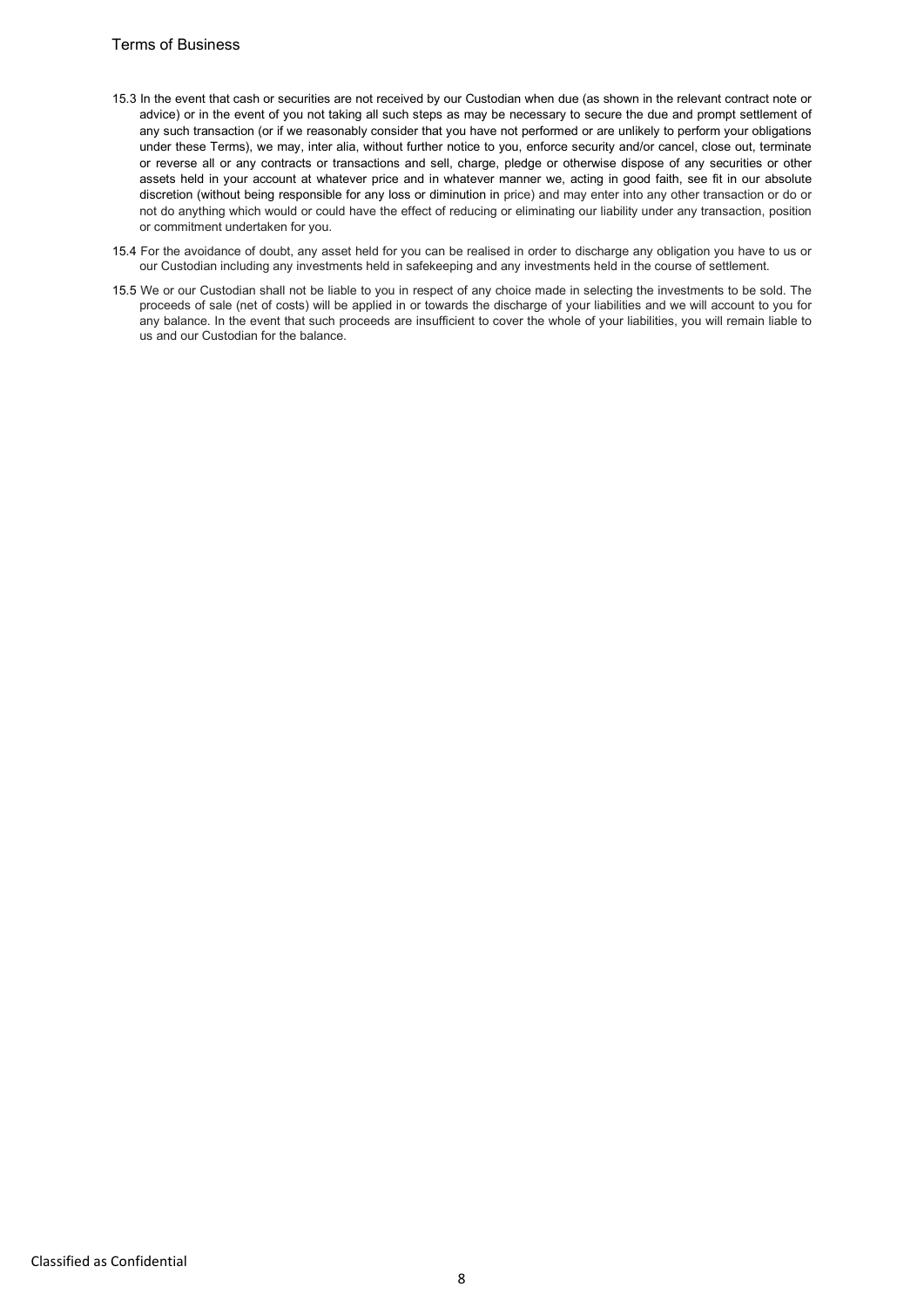15.6 In exercising any right or remedy pursuant to these terms, you authorise us or our Custodian to affect such currency conversions and enter into such foreign exchange transactions with, or on behalf of you, at such rates and in such manner as we may, in our absolute discretion, determine. You acknowledge and accept that in exercising any right or remedy pursuant to these terms we and our Custodian will be acting on our own behalf rather than executing your orders.

### 16. Data Protection and Disclosure of Information

- 16.1 For the purpose of the Data Protection Act 1998 (the "DPA") and the General Data Protection Regulations 2018 (the "GDPR)" (and related Applicable Regulations), we are a 'data controller' which has consequences for how we may use, store or otherwise process any personal data provided by you, your employees, agents or representatives.
- 16.2 To provide Services under this Agreement it is likely that we will need to gather information from you ("Data Subjects") including, but not limited to, names, contact details, bank account details, and tax identification number ("Personal Data"). You agree that such Personal Data may be processed by us or an Associate for the purpose of this Agreement, providing services to you, recovering a debt, preventing fraud or money laundering, for disclosure to a governmental authority, stock exchanges and clearing houses, to persons who provide us with services in connection with anti-fraud controls, to our agents and contractors for the purposes of providing Services, or marketing similar financial services and products provided by us or third parties to you or in accordance with your specific instructions (the "Permitted Purposes").

16.3 If you do not want personal data to be used for marketing purposes, you can make the notification to compliance@dowgate.co.uk.

- 16.4 We rely on the following legal bases for processing as defined in the DPA and GDPR to use Personal Data for the Permitted Purposes described above:
- 16.5 (a) that we have received consent from you and any other Data Subjects to such processing; and/or
- 16.6 (b) that the processing is necessary for compliance with our legal obligations;
- 16.7 (c) that the processing is necessary for us to provide our Service under this Agreement; and/or

15.8 (d) that the processing is necessary for the legitimate interests of us and any third-party recipients that may receive Personal Data (as identified

in Clause 23.5 below). These legitimate interests are those activities relating to the provision of the services for the Permitted Purposes.

- 16.9 We may, for any Permitted Purpose, transfer or disclose personal data to any Associate of ours anywhere in the world, to any person acting on our behalf, to any person to whom we are permitted to delegate any of our functions under this Agreement (other than to the extent that you have indicated that you do not want your personal data to be used for marketing purposes), to any regulators and governmental agencies, in any jurisdiction, where we are required to do so by Applicable Regulations, there is a public duty or legitimate interest for us to make such disclose. You also agree that the Permitted Purposes may be amended to include other uses or disclosures of Personal Data by notice to you. You may request us to make available to you a copy of your Personal Data.
- 16.10 Where any of our Associates are based outside the EU, including in countries which may not have the benefit of equivalent data protection legislation. In such instances we will only transfer personal data subject to appropriate safeguards, copies of which may be requested from compliance@dowgate.co.uk
- 16.11 By entering into the Agreement you confirm that:
	- (a) where you are an individual, you consent to the processing of your Personal Data as for the Permitted Purposes described above;

(b) where you are an individual, providing us with Personal Data concerning other Data Subjects, or a corporate providing us with the Personal Data of your employees, agents and representatives, you have obtained their explicit consent to our using their Personal Data for the Permitted Purposes described, and can demonstrate this to us if requested; and

(c) you agree that our processing for the Permitted Purposes is warranted as it is necessary for our legitimate interests, and that this does not prejudice your rights or those of the other data subjects involved.

16.12 Any Data Subject in respect of whom we hold Personal Data can:

- obtain a copy of their information free of charge by writing to the Compliance Officer at 15 Fetter Lane, London, EC4A 1BW or requesting by e-mail at compliance@dowgate.co.uk. We can provide this information in a machinereadable format or transfer this data directly to another data controller where requested. We reserve the right to charge a reasonable administration fee for additional copies or manifestly unfounded or excessive requests for this information, and to require appropriate proof of identity;
- raise complaints in relation to our processing of this Personal Data with the Information Commissioners' Office;
- withdraw the consents to processing provided pursuant to this Agreement, although the exercise of this right will not affect any data processed prior to this withdrawal and may mean we will not be able to provide services to you
- object to the processing of Personal Data on the legal basis of legitimate interests (as described in Clause 23.5(c) above), and request that we demonstrate our compelling legitimate grounds in order to continue such processing;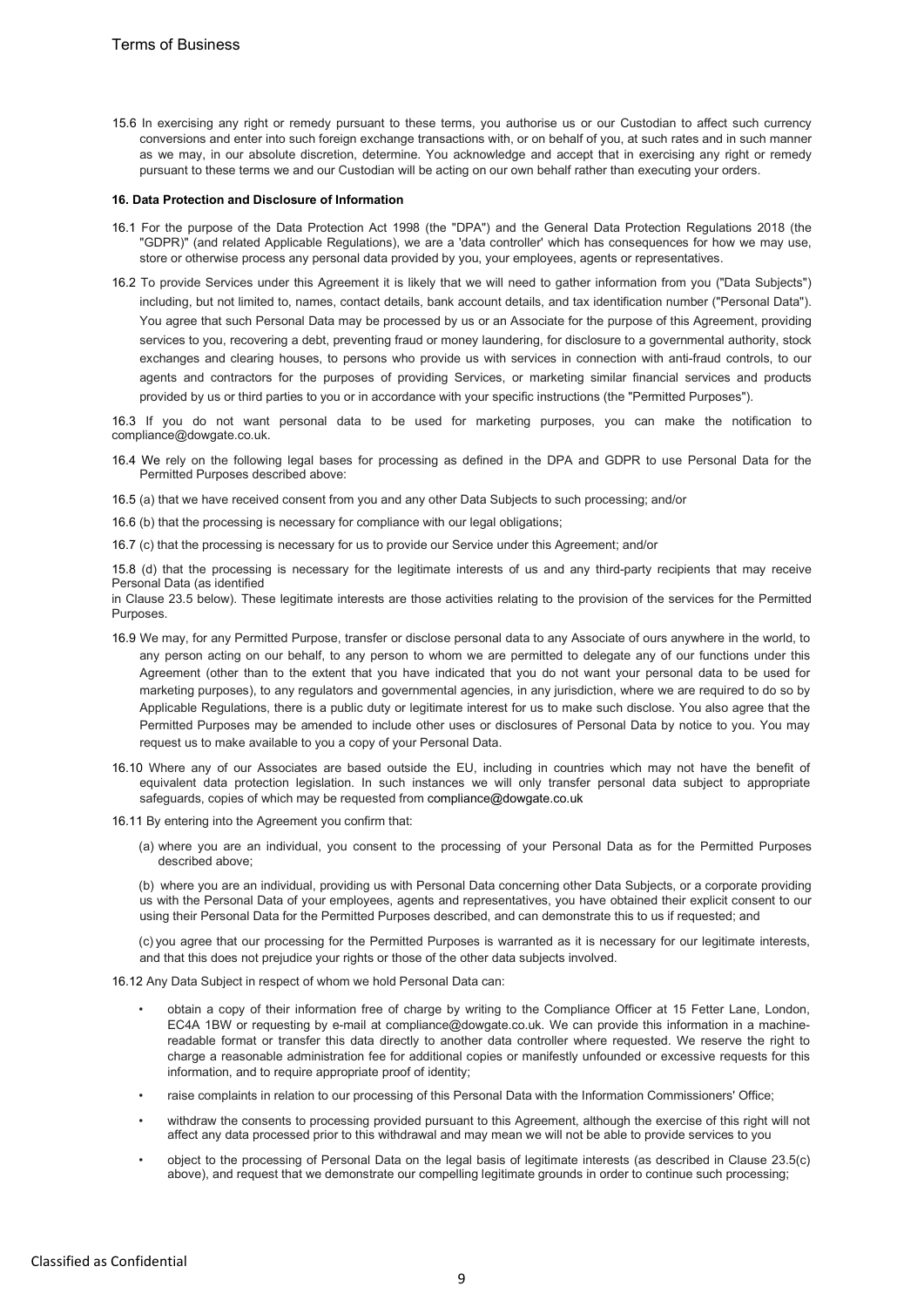- request the erasure of their Personal Data in the following circumstances:
	- the personal data is no longer required for the Permitted Purposes for which they were collected or processed;
	- o the Personal Data should be erased to comply with our legislative obligations to do so;
	- o the Personal Data has been otherwise unlawfully processed; and
	- o the data subject has objected to the processing of their personal data in accordance with the Agreement, and we are unable to demonstrate that we have compelling legitimate grounds to continue such processing;
- request that we rectify inaccuracies in the personal data; and
- request that we restrict any processing of their Personal Data only to holding of the data while any disputes with us about the data

accuracy or legitimacy of processing have been resolved, or for assistance with establishing, exercising or defending legal claims (where we would otherwise no longer need to retain such data for the Permitted Purposes described above).

16.13 Subject to clause 17.12, we will not keep your Personal Data for longer than is necessary for the Permitted Purposes in order to provide Services.

## 17. Liability and Indemnity

- 17.1 Neither we or our Custodian, nor any of its directors, employees or agents, shall be liable for any loss or damage sustained by you as a direct or indirect result of the provision by us of these services, save that nothing in these terms shall exclude or restrict any liability resulting from the negligence, fraud or wilful default or any contravention by us of the FCA Rules. We or our Custodian shall not, in any event, be liable for any indirect or consequential loss (including any loss of profit), or for any losses that arise from any damage to your business or reputation.
- 17.2 You undertake to indemnify us and our Custodian and each of its directors, employees and agents ("Indemnified Persons") on an after-tax basis, against any liabilities, reasonable costs and expenses (including legal costs) and all duties and taxes (other than our corporation tax) which are caused by:
	- i) the provision by us or our Custodian of its services to you;
	- ii) any material breach by you of any of these Terms;
	- iii) any default or failure by you in performing your obligations to make delivery or payment when due; or
	- iv) any securities delivered to us or our Custodian by or on your behalf or in relation to any instrument of transfer in relation to such securities (including any electronic instruction) purporting to transfer such securities. We or our Custodian shall not be entitled to be indemnified against the consequences to us of our own negligence or wilful default or any contravention by us of any provision of FCA rules.
- 17.3 We or our Custodian shall have no liability for any circumstance or failure to provide any of the services if such circumstance or failure results wholly or partly from any event or state of affairs beyond our reasonable control (including, without limitation, any failure of communication, settlement, computer or accounting system or equipment, any failure or interruption in the supply of data, any political crisis or terrorist action, the suspension or limitation of trading by any exchange or clearing house or any fire, flood or other natural disaster) and, in such circumstances, any of our obligations shall be suspended pending resolution of the event or state of affairs in question.
- 17.4 The provisions of this clause shall continue to apply notwithstanding the fact that we cease to provide services and shall be in addition to any other right of indemnity or claim of any Indemnified Person whether pursuant to these terms or otherwise and shall not be affected by any forbearance, whether as to payment, time, performance or otherwise.

## 18.Complaints & Compensation

18.1 Any complaints about the services provided to you should be sent in the first instance to: The Compliance Officer, Dowgate Wealth Limited,

15 Fetter Lane, London, EC4A 1BW.

- 18.2 We will endeavour to resolve your complaint as quickly as possible, but in any event, we will acknowledge receipt of your letter within five business days. The acknowledgement will include a full copy of our internal complaints handling procedure. Upon resolution of your complaint, we will send you a final response letter, which will set out the nature of the resolution and any applicable remedy. If for any reason you are dissatisfied with our final response you may refer your complaint to the Financial Ombudsman Service, Exchange Tower, London E14 9SR (www.financial-ombudsman.gov.uk). A leaflet detailing the procedure will be provided with our acknowledgement letter.
- 18.3 DW and our Custodian are covered by the Financial Services Compensation Scheme ("FSCS"). Compensation may be available from the FSCS if we and / or our Custodian cannot meet our obligations to you. Further information about the compensation arrangements is available from the Financial Services Compensation Scheme, PO Box 300, Mitcheldean, GL17 1DY (www.fscs.org.uk).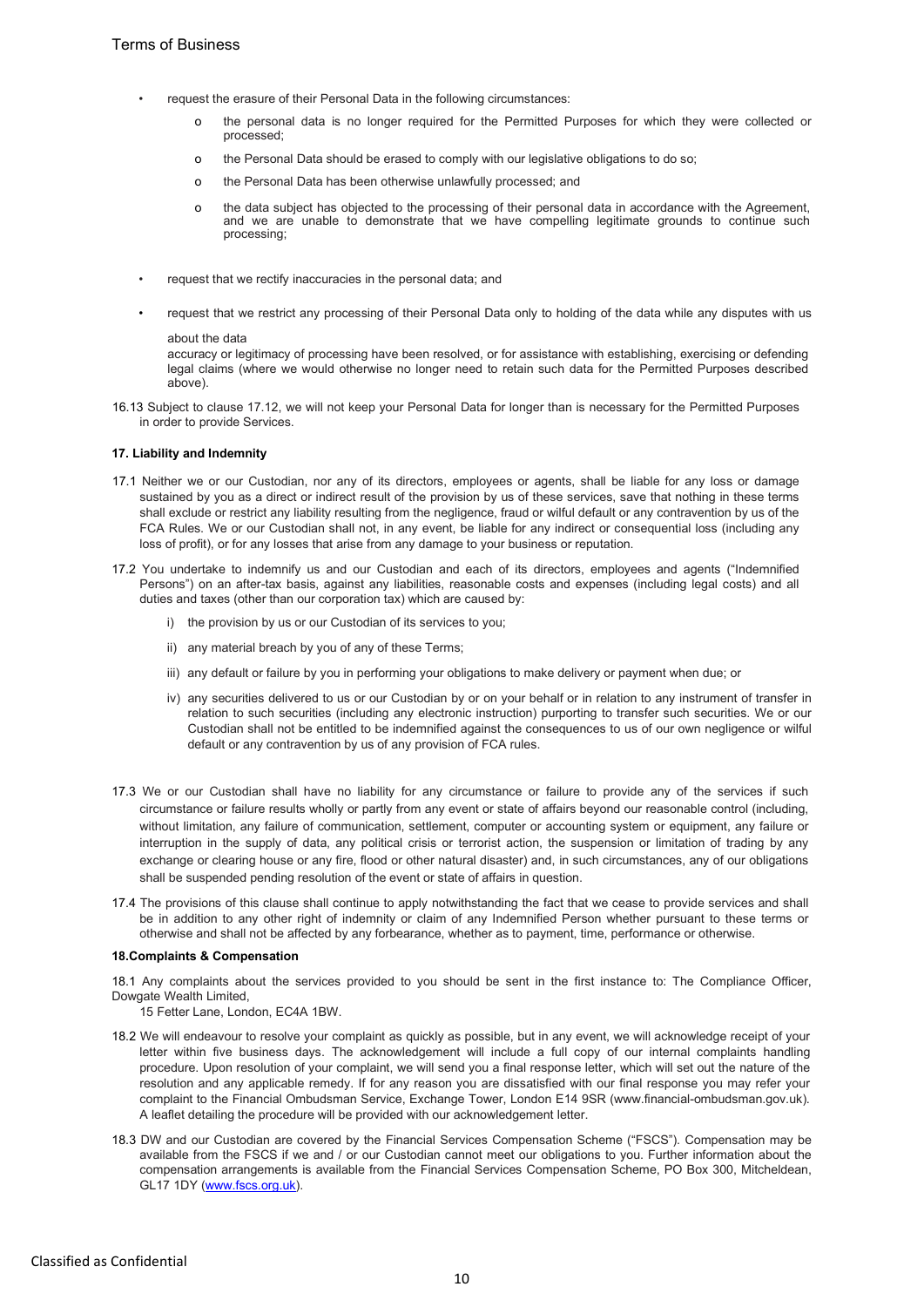### 19. Notices

- 19.1 Any notice or other communication (including contract notes and share certificates) to be given to you by us or our Custodian in relation to this Agreement ("notice") shall be in writing and sent, in the case of postal communication, to the address stated on your Application Form or such address as you may subsequently specify by notice in writing to us. Any notice shall be deemed to have been received by you, 2 days after we post it to you, immediately upon sending if it is sent to you by fax or if sent by email, when it is received by your internet service provider.
- 19.2 You agree to notify us of any change to your address as soon as practicable.
- 19.3 All notices given by you to us under this Agreement must be in writing and delivered or sent by post to our registered office or such other address as we may specify and we may act and rely on any instruction that appears to be signed by you.

### 20. Delegation and Assignment

- 20.1 We may delegate any function that we are required to provide under this Agreement to a third party, including our associates. Any such delegation will not affect our liability to you or our obligation to provide any services under this Agreement.
- 20.2 We will not be required to provide you with any notice of any arrangements that we may make to delegate any function.
- 20.3 We may assign any part of our rights or obligations under this Agreement to any of our associates without your consent. However, should we do so, we will provide you with written notice of any assignment. You agree that you will enter into any documentation that we may require you to enter into in order to facilitate such an assignment.
- 20.4You may not assign or transfer any rights or obligations under the Agreement without our prior consent.

### 21. Entire Agreement

21.1 This Agreement sets out all of the terms and conditions relating to the provision by us of these services to you. We may amend this agreement from time to time, we will notify you in writing where there is a material change. This document is also available on our website at https://dowgateWealth.co.uk/dowgate-terms-of-business/ Any changes will become effective on the date of the agreement. Any changes to this agreement proposed by you will only become effective once they have been agreed in writing by us.

### 22. Contracts (Rights of Third Parties) Act 1999

22.1 You agree that our associated companies may enforce this Agreement against you as if they were a party to this Agreement. Otherwise, a person who is not a party to this Agreement shall have no rights under the Contracts (Rights of Third Parties) Act 1999 to enforce any terms of the Agreement.

#### 23. Governing Law and Jurisdiction

23.1 The Agreement is subject to English Law and you agree to submit to the exclusive jurisdiction of the English courts in the case of any dispute regarding the Agreement.

### 24. General

- 24.1 No third party shall be entitled to enforce these terms in any circumstances.
- 24.2 Any failure by us (whether continued or not) to insist upon strict compliance with any of these Terms shall not constitute nor be deemed to constitute a waiver by us of any of its rights or remedies. The rights and remedies conferred upon us shall be cumulative and the exercise or waiver of any part thereof shall not preclude or inhibit the exercise by us of any other additional rights and remedies.

#### 25. Termination

- 25.1 We reserve the right to terminate this Agreement for whatever reason by notice in writing to you. If we do so we shall not enter into any new transactions on your behalf. We also reserve the right to terminate this Agreement without notice to you if no transactions have been executed on your account for a period of no less than one year.
- 25.2 You may terminate this Agreement at any time and you may cancel the Agreement within 14 days of it coming into effect by giving written notice to us.
- 25.3 This Agreement will only be terminated or cancelled following satisfactory settlement of any open positions and all amounts owing to us have been paid. Termination will be without prejudice to the completion of any transactions already initiated.
- 25.4 Upon termination or cancellation, unless we agree otherwise, any money owing to you will be sent by cheque to your correspondence address and securities held on your behalf will be re-registered in your own name and title documents issued to you. You agree that you remain responsible for ensuring that any fees or costs associated with termination may be deducted from your account or paid to us before this Agreement is terminated.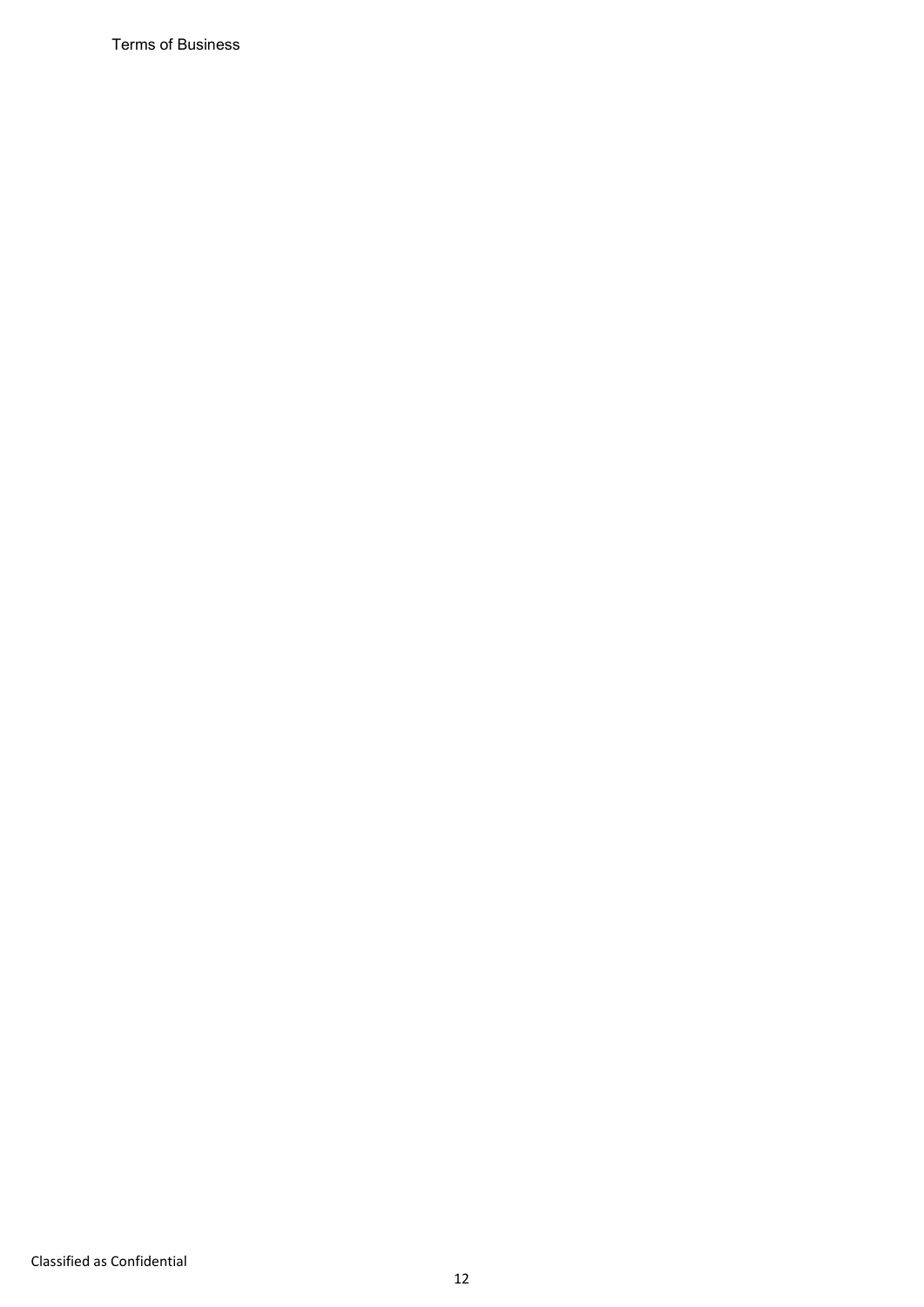## APPENDIX I RISKS

Investing in stocks and shares always carries elements of risk. Retail clients are provided greater protections under FCA rules than other clients and you should be aware of your rights of access to the Financial Ombudsman Service and other benefits. Investments put your capital at risk and value of your investments can go down as well as up. You may not get back the amount invested and Past performance is not necessarily a guide to future performance.

The risks set out below are for information purposes and not considered an exhaustive list, but provided as a guide

### 1. Non-Readily Realisable Investments

- 1.1 We may enter into transactions on your behalf in non- readily realisable investments. You may have difficulty selling this type of investment at a reasonable price, and, in some circumstances, it may be difficult to sell it at any price or to obtain reliable information about its value. Do not invest in these types of investments unless you have carefully thought about whether you can afford it and whether it is right for you.
- 1.2 When recommending to you a transaction in non- readily realisable investments, we will disclose to you any position which we or any of our associated companies knowingly holds in such investments or in related investments. Please inform us if you do not wish us to recommend to you or undertake for you transactions in such shares.
- 2. Small-Cap Shares
- 2.1 There is an additional risk of losing money when shares are bought in some smaller companies including penny shares. Usually, there is a big difference between the buying price and the selling price of these shares. If they have to be sold immediately, you may get back much less that you paid for them. The price may change quickly and it may go down as well as up. Please inform us if you do not wish us to recommend to you or undertake for you transactions in penny shares.
- 3. Investment Trusts
- 3.1 Investment trusts are companies which are listed on stock exchanges and whose main business activity is investing in other companies. Most investment trusts can, and some do, borrow money to make investments. This can increase the volatility of the price of the shares of the investment trust itself, and can increase the risk of investing in such shares. The strategy which the issuer of the securities uses or proposes to use may result in:
	- i) movements in the price of the securities being more volatile than the movements in the price of the underlying investments;
	- ii) the investment being subject to sudden and large falls in value; and
	- iii) the customer getting back nothing at all if there is a sufficiently large fall in the value of the underlying investment.
- 3.2 Please inform us if you do not wish us to recommend to you or undertake transactions for you in investment trusts or investment companies.

### 4. Warrants

- 4.1 A warrant is a time-limited right to subscribe for shares, debentures, loan stock or government securities and is exercisable against the original issuer of the underlying securities at a predetermined price. A relatively small movement in the price of the underlying security results in a disproportionately large movement, unfavourable or favourable, in the price of the warrant. The prices of warrants can therefore be volatile.
- 4.2 It is essential for anyone who is considering purchasing warrants to understand that the right to subscribe which a warrant confers is invariably limited in time with the consequence that if the investor fails to exercise this right within the predetermined time-scale then the investment becomes worthless.
- 4.3 You should not buy a warrant unless you are prepared to sustain a total loss of the money you have invested plus any commission or other transaction charges.
- 4.4 Some other instruments are also called warrants but are actually options (for example, a right to acquire securities which is exercisable against someone other than the original issuer of the securities, often called a 'covered warrant').
- 4.5 Please inform us if you do not wish us to recommend to you or undertake transactions for you in warrants or covered warrants. 1.
- 5. Stabilisation
- 5.1 We may, from time to time, recommend transactions in securities to you, or carry out such transactions on your behalf, where the price may have been influenced by measures taken to stabilise it.

You should read carefully the explanation below relating to stabilisation. This is designed to help you judge whether you wish to invest at all in such securities.

5.3 What is Stabilisation? Stabilisation enables the market price of a security to be maintained artificially during the period when a new issue of securities is sold to the public. Stabilisation may affect not only the price of the new issue but also the price of other securities relating to it. The FCA allows stabilisation in order to help counter the fact that, when a new issue comes onto the market for the first time, the price can sometimes drop for a time before buyers are found.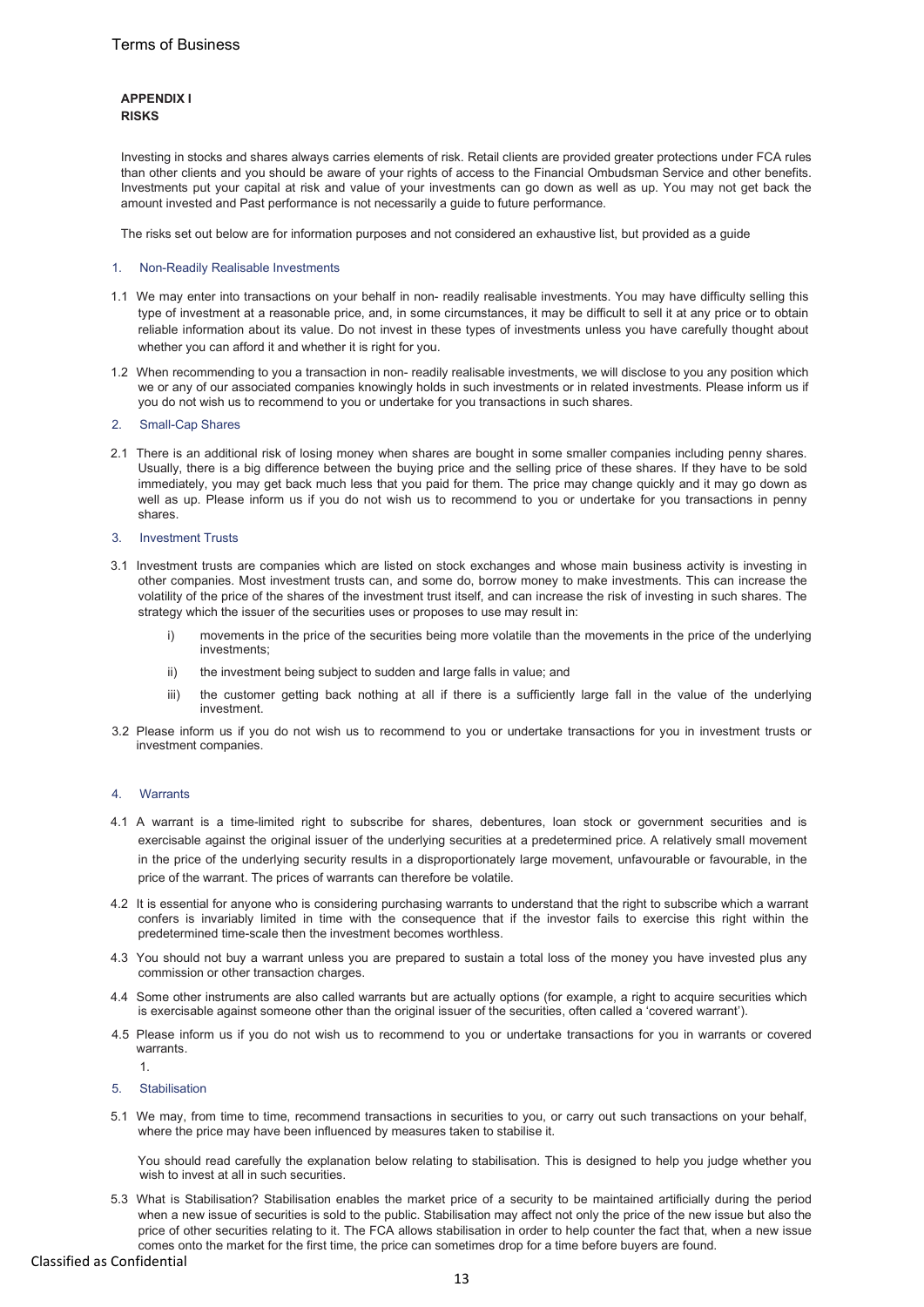- 5.4 Stabilisation is carried out by a "stabilisation manager" (normally the firm chiefly responsible for bringing a new issue to market). As long as the stabilising manager follows a strict set of rules, they are entitled to buy back securities that were previously sold to investors or allotted to institutions which have decided not to keep them. The effect of this may be to keep the price at a higher level than it would otherwise be during the period of stabilisation.
- 5.5 The stabilisation rules:
	- i) limit the period when a stabilising manager may stabilise a new issue;
	- ii) fix the price at which he may stabilise (in case of shares and warrants but not bonds); and
	- iii) require him to disclose that he may be stabilising but not that he is actually doing so.
- 5.6 The fact that a new issue or a related security is being stabilised should not be taken as any indication of the level of interest from investors, nor of the price at which they are prepared to buy the securities.
- 5.7 Please inform us if you do not wish us to recommend to you or undertake transactions for you in securities subject to stabilisation.
- 6. Foreign Markets
- 6.1 Foreign markets will involve different risks from the UK markets. In some cases, the risks will be greater. On request, we will provide an explanation of the relevant risks and protections (if any) which operate in any foreign markets. We do not accept liability for any default of a foreign firm through whom we deal. The potential for profit or loss from transactions on foreign currency markets or in foreign denominated contracts will be affected by fluctuations in foreign exchange rates.
- 7. Suspensions of Trading
- 7.1 Under certain trading conditions it may be difficult or impossible to liquidate a position. This may occur, for example, at times of a rapid price movement if the price rises or falls in one trading session to such an extent that under the rules of the relevant exchange trading is suspended or restricted.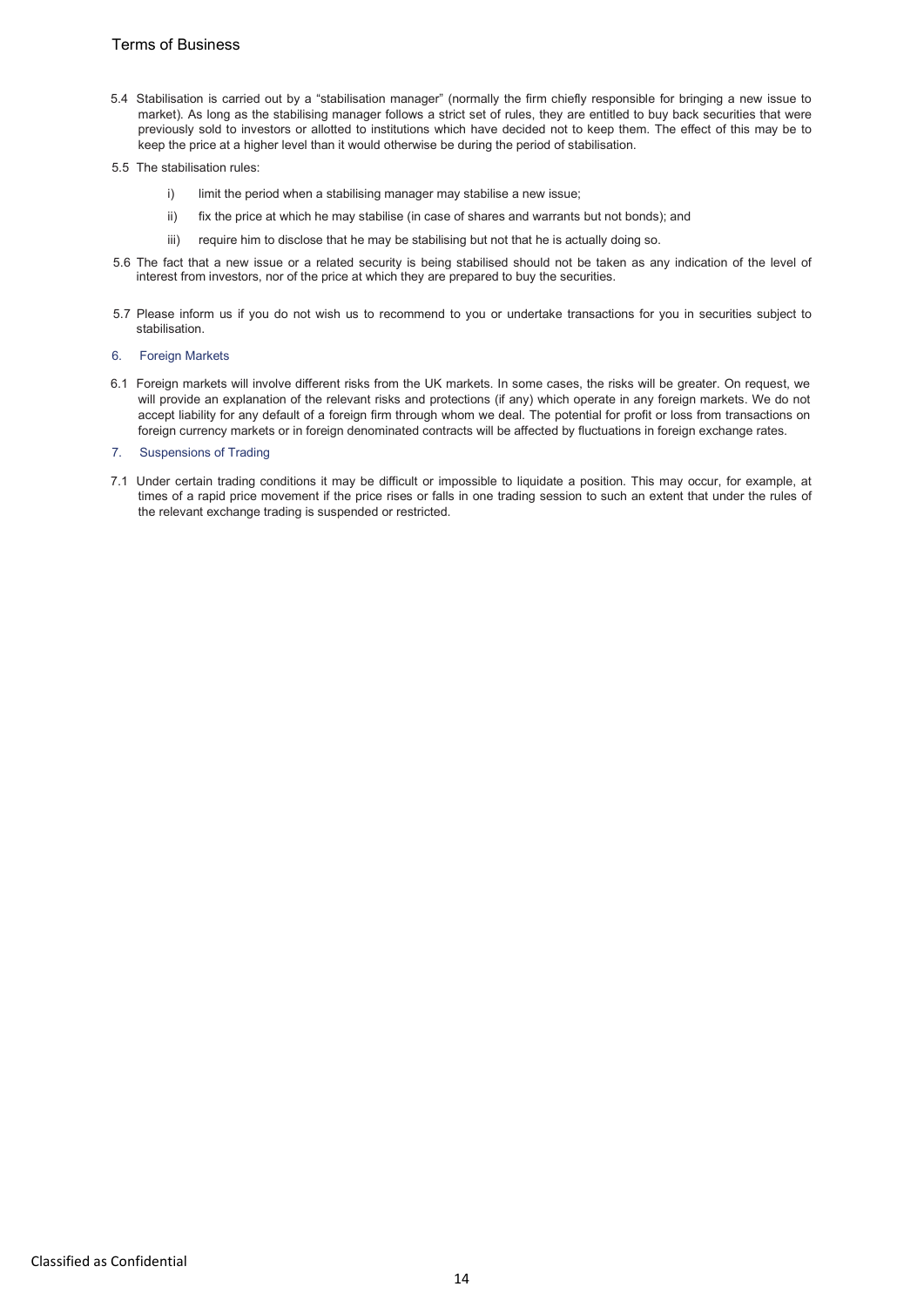### APPENDIX II

### GPP Custody Disclosures.

### INTRODUCTION

The numbered paragraphs in this Schedule set out, amongst other things, various disclosures and requests for consent that must be obtained by the Client in respect of the Customers for GPP's benefit. Further to the obligations reflected in the body of this Agreement, the Client is under an obligation to ensure that the Customers receive a copy of this Schedule 4 and on an ongoing basis consent to the matters set out below.

### INTERPRETATION

This Schedule is drafted from the narrative perspective of the Client addressing the relevant Customer. References in this Schedule 4 to "we", "our" and similar terms should be taken to mean to the discretionary fund manager identified in the recitals as the Client. References to "you", "your" and similar terms should be taken to mean the underlying client of the discretionary fund manager defined as the "Customer" in the body of this Agreement. Other capitalised terms are defined below in the context in which they appear.

## 1. RELATIONSHIP WITH GPP

1.1 We have entered into an agreement with Global Prime Partners Ltd., ("GPP"), on behalf of ourselves and each of our clients whereby GPP has agreed to provide safe custody services to our clients, including you ("GPP Agreement").

1.2 The GPP Agreement binds us as well as you. When you become our client by signing our application form or similar document, you will also accept and be bound by the terms of the GPP Agreement. It is important for you to understand that this means you will be both our client and also a client of GPP.

1.3 GPP, with company number 06962351, has its registered office at 101 Wigmore Street, London, W1U 1QU. GPP is authorised and regulated by the Financial Conduct Authority ("FCA") whose address is 12 Endeavour Square, London E20 1JN.

1.4 In consideration of GPP making their services available to you, you agree that:

1. we are authorised to enter into the GPP Agreement on your behalf as your agent;

2. you are bound by the terms of the GPP Agreement and acknowledge that the GPP Agreement constitutes a contract between you and us and also between you and GPP;

3. we are authorised to give instructions to GPP on your behalf (as provided for in our terms of business with you and the GPP Agreement) and to provide information concerning you to GPP, and GPP shall be entitled to rely on any such instructions or information without further enquiry;

4. GPP is authorised to hold cash and investments on your behalf and is authorised to transfer cash or investments from your account to meet your settlement or other obligations to GPP.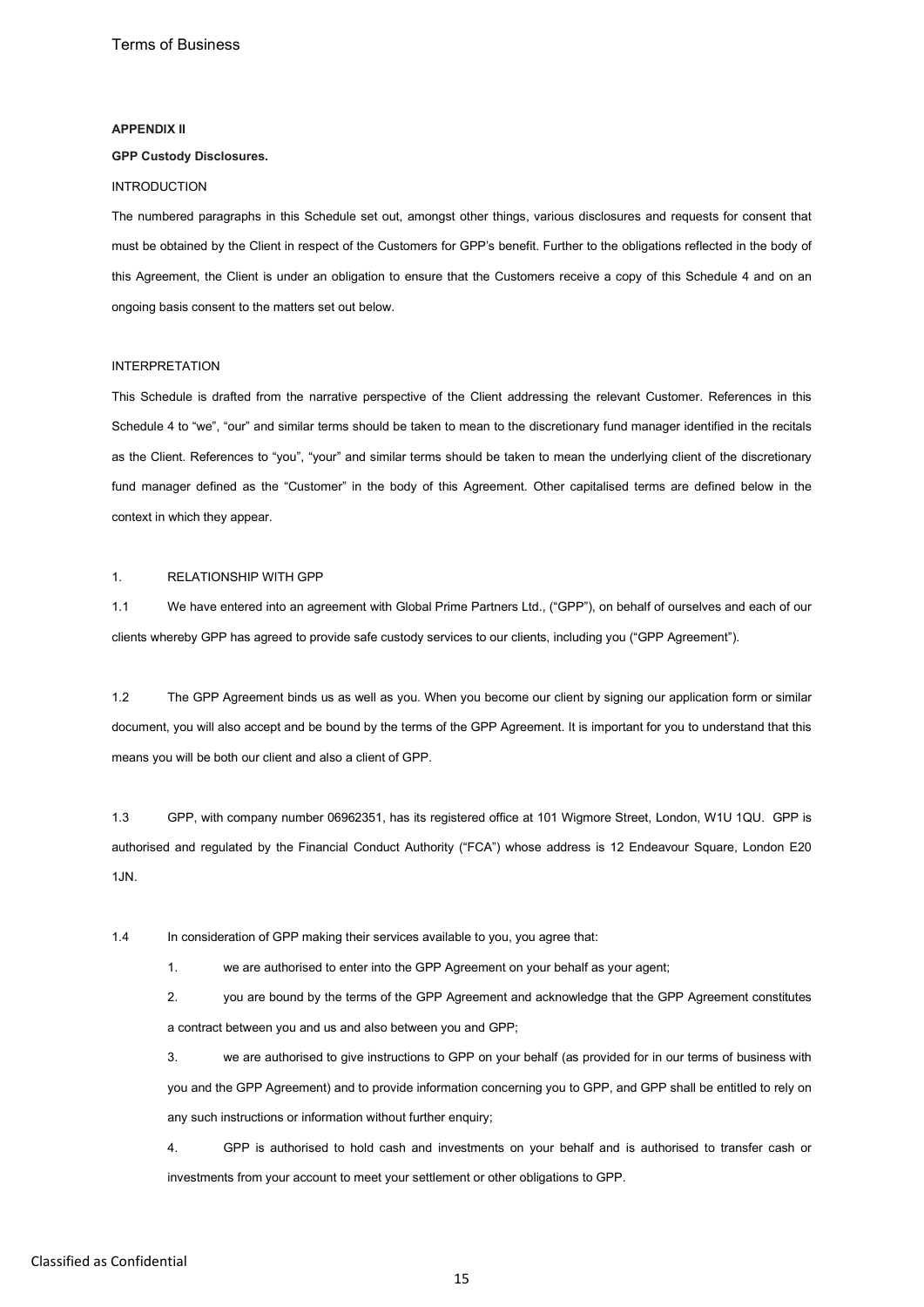1.5 GPP will not provide you with investment advice nor will it give you advice or offer any opinion regarding the suitability or appropriateness (as relevant) of any transaction or order and will rely solely on information provided to it by us in respect of all such matters. Similarly, we are not responsible for GPP's actions, omissions or any obligation they may owe you under the FCA rules or the regulatory system.

### 2. COMMUNICATION AND INSTRUCTIONS

2.1 GPP shall only accept instructions concerning your account(s) from us and not directly from you, unless a separate specific agreement has been entered into relating to the giving of instructions by you to GPP, including such further mandate and/or indemnities as GPP may require from time to time. In the absence of actual notice in writing to the contrary received from us in sufficient time to prevent the processing of any instructions, GPP shall be entitled to rely upon and act in accordance with any instruction which GPP believes in good faith to have been given by us and our agents on your behalf. GPP reserves the right to take such action as it considers appropriate in the event that it has sought instructions from us and we have failed to respond within a reasonable time. GPP will not be responsible for any delays or inaccuracies in the transmission of any instructions or other information due to any cause outside GPP's reasonable control.

2.2 GPP may, in its absolute discretion, refuse to accept any order or other instruction for your account(s). GPP will advise us of its decision and may advise us of the reason for its decision unless prevented from doing so by applicable law, Court order or instruction by the FCA.

2.3 You should direct all enquiries regarding your account to us and not to GPP.

2.4 Any communications (whether written, oral, electronic or otherwise) between you, us and/or GPP shall be in English.

### 3. CUSTODY

3.1 In this clause: (i) FCA Custody Rules shall mean those rules made by the FCA in relation to the custody of assets including those contained in CASS 6 of the FCA Handbook; (ii) Custody Assets shall mean those investments held by GPP in custody for you pursuant to the terms of the GPP Agreement.

3.2 IMPORTANT: Where GPP hold registerable Custody Assets for you, normally such investments will be held in your name, in the name of an eligible nominee (specifically Global Prime Partners Nominees Ltd) or in an account designated with your name held by a third party. Where such Custody Assets are subject to the law or market practice outside of the United Kingdom, in certain circumstances permitted by the FCA Custody Rules, GPP may register the Custody Assets in the name of the relevant custodian or sub-custodian or in GPP's name. In circumstances where the Custody Assets are held in GPP's name such investments may not be segregated from GPP's assets and, in the event of a default by GPP, may not be as well protected from claims of GPP's creditors in comparison to if your investments had been segregated from GPP's assets as the relevant assets will be comparatively less identifiable as belonging to you. Similarly, where the Custody Assets are held in the custodian or sub-custodian's name, the title to those assets may not be as well protected as if the assets had been held in your name.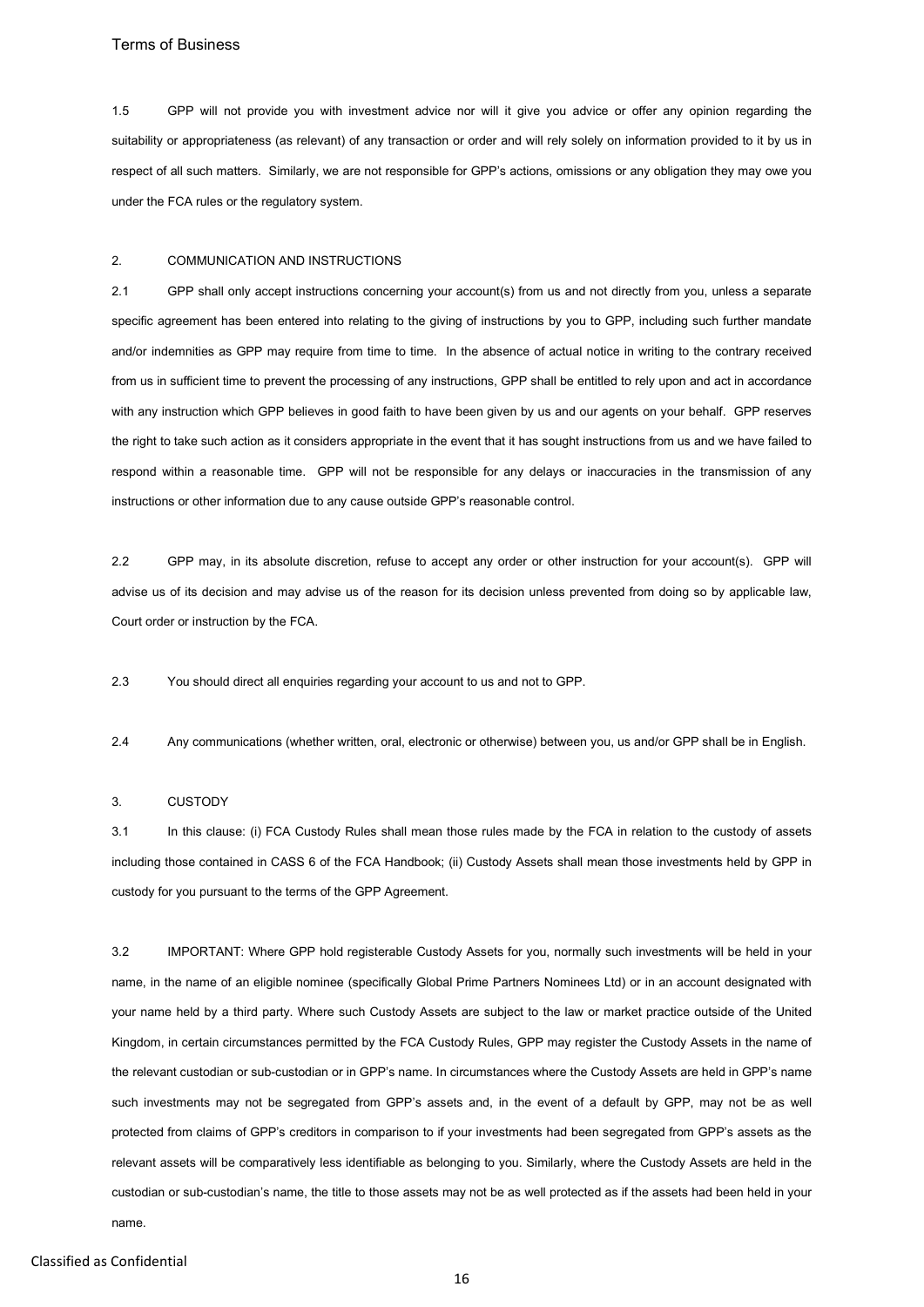3.3 IMPORTANT: GPP may pool your Custody Assets with those belonging to other clients and where GPP do this your individual entitlements may not be identifiable by separate certificates, documents of title, entries on the issuers register or any other equivalent electronic records. In the event of an irreconcilable shortfall following a default by any custodian or any third party holding or delivering your Custody Assets, you may not receive your full entitlement and you may share in any shortfall on a pro rata basis with other clients.

3.4 GPP will be responsible for receiving and claiming dividends and interest payments to be credited to you. GPP will also credit any trail, renewal or similar commission it receives for your account. All dividends, interest and commission credited to your account or paid to you will be net of any withholding tax and other deductions required to be made by GPP and/or the payee in accordance with applicable legal or regulatory requirements. GPP will provide details of all such deductions required to be made by it and will pass on such information in relation to such deductions by others as it may receive. We will be responsible for any costs and expenses GPP may incur in receiving and claiming dividends, interest payments and commission. GPP, its nominee and any relevant custodian will not be responsible for reclaiming any withholding tax and other deductions but nonetheless may do so.

3.5 GPP shall not be responsible for informing us or you of any Corporate Actions or events concerning investments held in custody including take-over offers, capital reorganisations, company meetings, conversion or subscription rights but will nevertheless do so far as reasonably practicable. GPP will take up or participate in such events as instructed by us provided that such instructions are received within such time as GPP may stipulate. All entitlements relating to Corporate Actions in connection with investments held in pooled accounts will be allocated as far as is reasonably possible on a pro-rata basis, however, GPP may if this is not possible adjust the allocation of entitlements in such a way as appears to them to achieve a fair treatment for all participants in the pool.

3.6 GPP may appoint agents, nominees and custodians (whether in the United Kingdom or overseas), to hold Custody Assets. GPP may also appoint sub-custodians (including sub custodians overseas) being qualifying custodians for the purposes of the FCA Rules, to hold investments for your account or us (as the case may be) on such terms as GPP considers appropriate.

3.7 GPP will exercise due skill, care and diligence in the selection of agents, nominees and custodians and before nominating a custodian it will undertake a risk assessment of that custodian in accordance with the FCA Custody Rules. GPP will be responsible for the acts and omissions of its nominee, however, in the absence of fraud or wilful default, GPP shall not be responsible for the default of any agents, nominees and custodians, securities depository, intermediate broker, clearing or settlement system or participant in such a system.

regulate the holding and safekeeping of your Custody Assets. You acknowledge that the laws of those jurisdictions do not<br>Classified as Confidential 3.8 GPP may deposit your investments with a third party in a country that does not regulate the holding and safekeeping of financial instruments for the account of another person as permitted by the FCA Custody Rules. To the extent you are a professional client within the meaning of the relevant FCA rules that relate to client classification, you hereby request and instruct GPP to deposit your Custody Assets, where relevant, with sub-custodians located in various jurisdictions that do not

17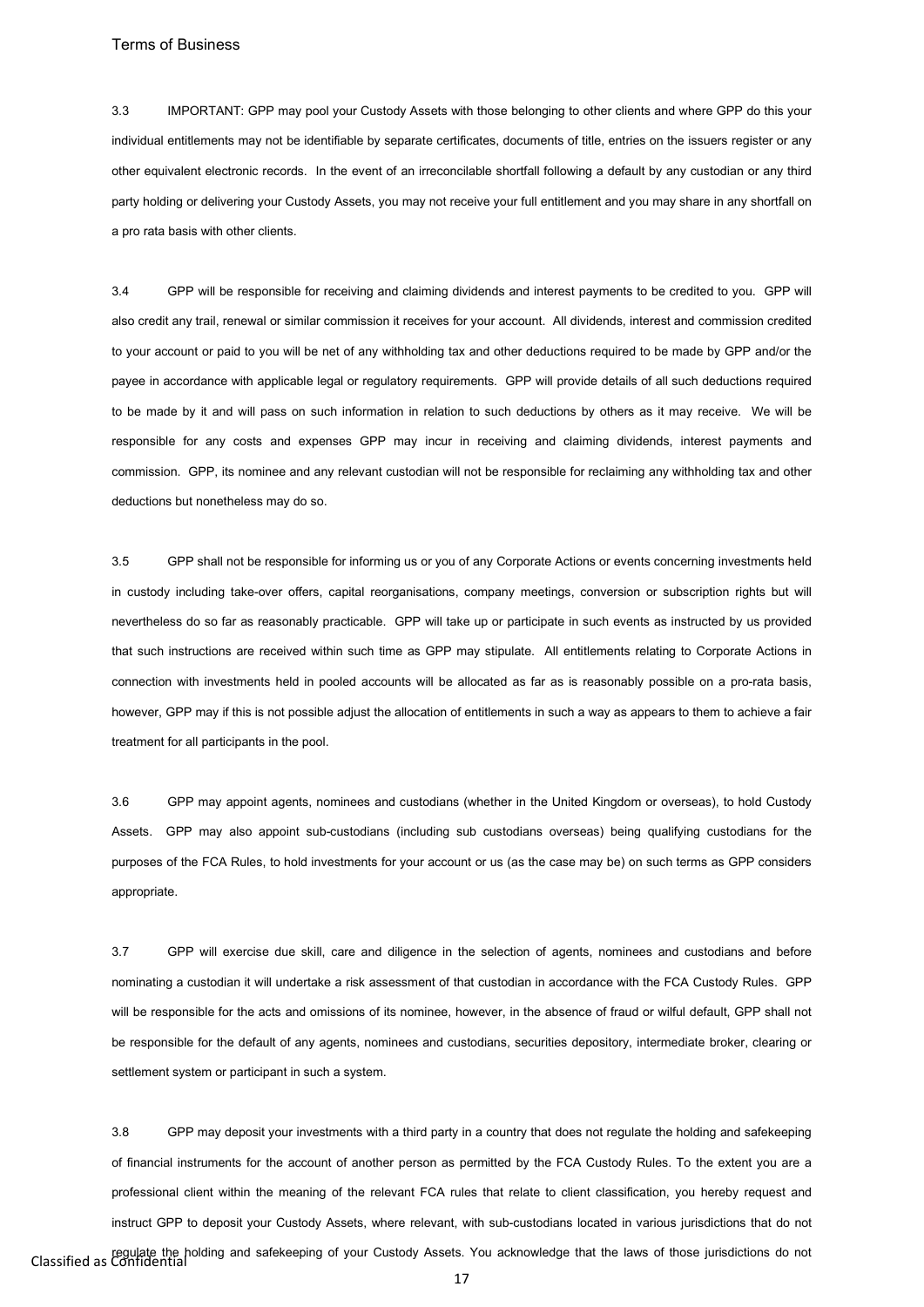regulate the holding and safekeeping of your Custody Assets and that legal and regulatory requirements and practices for the separate identification of investments are different from those applying in the United Kingdom. In the event of the insolvency or any other analogous proceedings of a third party holding your custody assets, GPP may only have an unsecured claim against that third party on your behalf and you will be exposed to the risk that the assets received by GPP from the third party are insufficient to satisfy your claim and the claims of all other relevant clients.

3.9 Where we arrange for your Custody Assets to be held outside the United Kingdom there may be different settlement, legal and regulatory requirements and different practices for the separate identification of investments from those applying in the United Kingdom. In the event of the insolvency or any other analogous proceedings of a third party holding your custody assets, GPP may only have an unsecured claim against that third party on your behalf and you will be exposed to the risk that the assets received by GPP from the third party are insufficient to satisfy your claim and the claims of all other relevant clients. GPP shall accept no liability to you for the acts, failures to act or the insolvency of any custodian or sub-custodian.

3.10 Through us, GPP will provide you with a statement of client assets if and when required by the FCA Custody Rules.

3.11 Your investments are subject to the security interests set out in clause 5 below in favour of GPP.

3.12 GPP is entitled to grant a security interest or lien over, or right of set-off enabling a third party to dispose of your Custody Assets in order to recover debts that relate to you or the business you conduct. GPP will only grant a security interest or lien over, or right of set-off enabling a third party to dispose of your Custody Assets in order to recover debts that do not relate to you or the business GPP transacts with you or on your behalf where GPP are required to by applicable law or regulation (in summary, where such an interest is required to be granted by the applicable law of a country outside of the United Kingdom). You agree to a third party having such a security interest, lien or right of set-off over your Custody Assets in such circumstances. For the avoidance of doubt, this includes a security interest, lien or right of set-off to facilitate the clearing or settlement of transactions. In addition, if such party becomes insolvent, GPP may only have an unsecured claim against the third party on your behalf and you will be exposed to the risk that the assets received by GPP from the third party are insufficient to satisfy your claim and the claims of all other relevant clients.

3.13 Where, through the application of rounding, aggregation or similar exercises or processes, a fractional entitlement to one or more securities arises, you consent to GPP applying such a fraction for its own account. In doing so, you agree that GPP discharges any fiduciary obligation owed to you in relation to such fractions.

### 4. CLIENT MONEY

4.1 In this clause FCA Client Money Rules shall mean those rules made by the FCA in relation to client money, including those contained in CASS 7 of the FCA Handbook.

4.2 Any identifiable money (in any currency) received by GPP for your account will be received and held by GPP in accordance with the FCA Client Money Rules ("Client Money"). Your Client Money will (unless we instruct GPP to pay such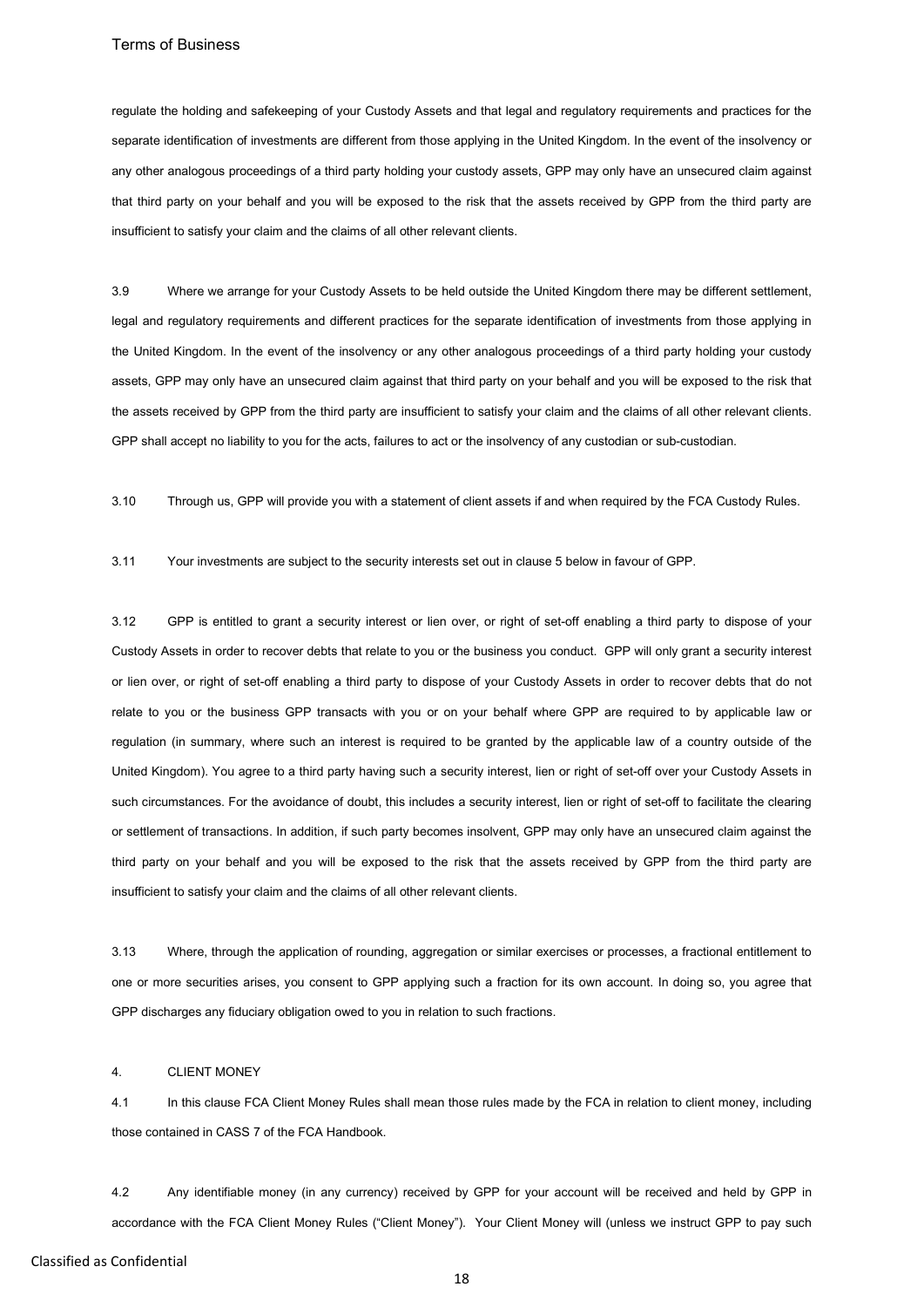money into an individual client account) be pooled with Client Money belonging to our other Clients and will be held in an omnibus Client Money account with an approved bank, appointed by GPP in accordance with the FCA Rules.

4.3 In the event of an irreconcilable shortfall in a Client Money account following the default of a bank or any third party holding Client Money (such as a clearing house, settlement or money transfer system) you may not receive your full entitlement and may share in any shortfall on a pro rata basis with other affected Clients.

4.4 GPP may, from time to time, hold Client Money in a bank account with a bank outside the United Kingdom. In such cases, there may be different settlement, legal and regulatory requirements and different practices for the separate identification of investments from those applying in the United Kingdom. In the event of the insolvency or any other analogous proceedings of a third party holding your Client Money GPP may only have an unsecured claim against that third party on your behalf and you will be exposed to the risk that the money received by GPP from the third party is insufficient to satisfy your claim and the claims of all other relevant clients. GPP shall accept no liability to you for the acts, failures to act or the insolvency of any bank.

4.5 GPP will not pay interest on Client Money. However, GPP may, at its discretion, give us a notice at some point in the future stating that it will pay interest on Client Money and on what terms.

4.6 You agree that GPP will cease to treat as Client Money any unclaimed balances after a period of six years and GPP has otherwise taken reasonable steps to trace you and return any balance to you and pay the sums to charity. GPP will nevertheless make good any subsequent valid claim against such balances in accordance with the FCA Client Money Rules.

4.7 GPP may also appoint third parties (whether in the United Kingdom or overseas), to hold Client Money. GPP will exercise reasonable care in the selection of those third parties in accordance with the FCA Client Money Rules. GPP will be responsible for the acts and omissions of its nominee, however, in the absence of fraud or wilful default, GPP shall not be responsible for the default of any sub-nominee, custodian, sub-custodian, securities depository, intermediate broker or agent, clearing or settlement system or participant in such a system.

4.8 Through us, GPP will provide you with a statement of Client Money if and when required by the FCA Client Money Rules.

4.9 Your Client Money is subject to the security interests set out in clause 5 below in favour of GPP.

Classified as Confidential the third party is insufficient to satisfy your claim and the claims of all other relevant clients. 4.10 You understand and agree that where Client Money is deposited into an account with a third party, such third party may have a security interest or lien over, or right of set-off in relation to such money to the extent GPP is permitted to grant such rights by the FCA Client Money Rules. For the avoidance of doubt, this includes a security interest, lien or right of set-off to facilitate the clearing or settlement of transactions. In addition, if such party becomes insolvent, GPP may only have an unsecured claim against the third party on your behalf and you will be exposed to the risk that the money received by GPP from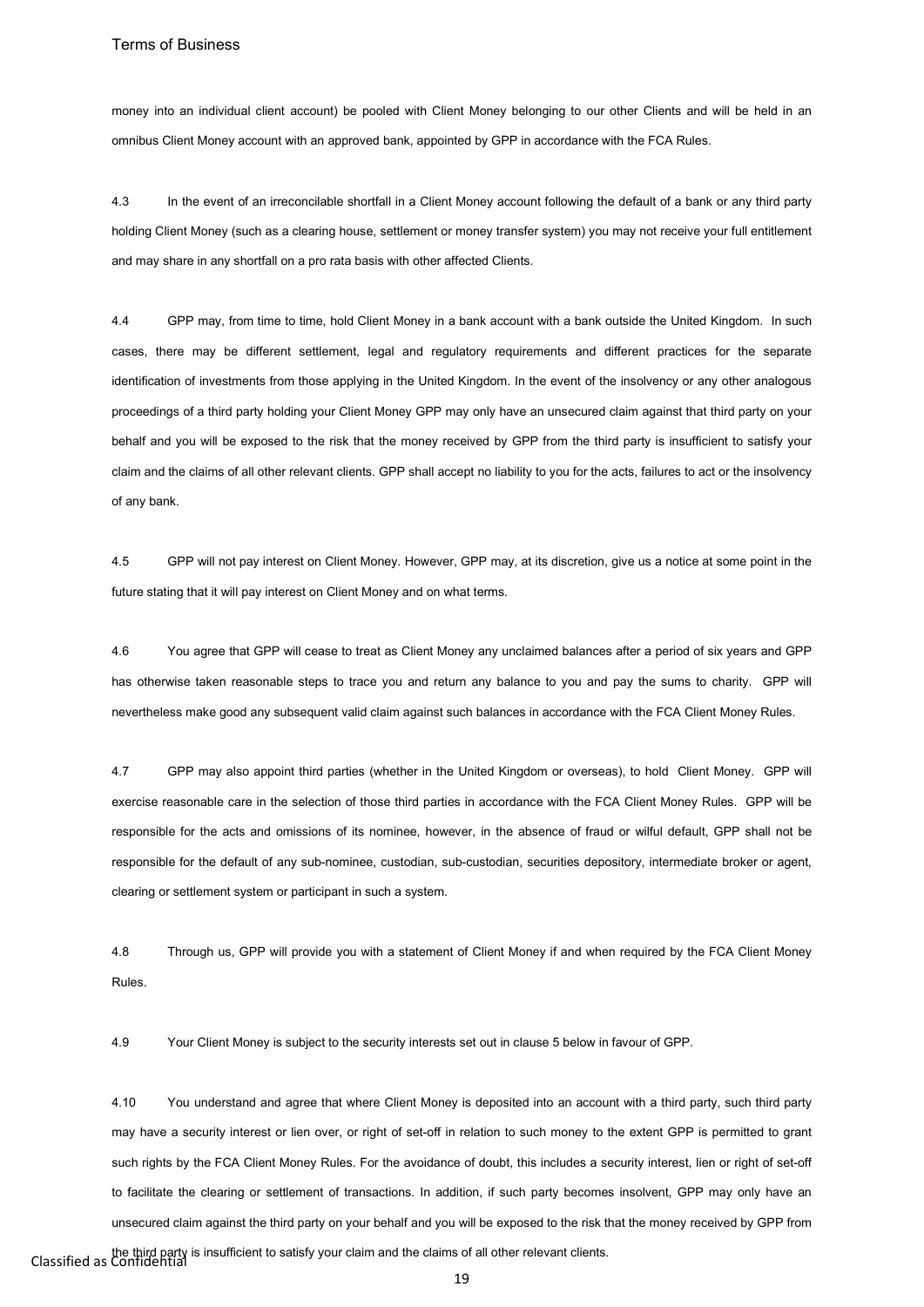#### 5. SECURITY

5.1 As continuing security for the performance of your obligations pursuant to the terms of the GPP Agreement including, without limit, the payment of all sums due to GPP from you, you agree to grant and grant GPP:

5.1.1 a first fixed legal charge over all investments held for your account from time to time in respect of which title has been transferred to GPP its agents, nominees and custodians;

5.1.2 a first fixed equitable charge over all certificates or documents of title relating to investments held from time to time for your account by or to the order of GPP;

5.1.3 a first fixed charge over your rights in respect of any investments which are held by GPP (or to its order) for your account;

5.1.4 a pledge, lien and right of set-off over and in respect of, all and any investments, documents of title to property, documents representing property and all money, investments and other assets of any nature held by or subject to the control of GPP (its nominees and custodians) for the your account (including, without limitation, the benefit of all contractual rights and obligations and any proceeds of sale), (together, the "Charges").

5.2 GPP shall have, to the greatest extent permitted by law and the FCA Rules, all of the rights of a secured party with respect to any money or other assets charged to it and you confirm that you will, at the request of GPP, take such action as may be required to perfect or enforce any security interest and each irrevocably appoints GPP as their attorney to take any such action on their behalf.

5.3 You represent and warrant to GPP that you are the sole and beneficial owner of all money, investments or other assets of any nature transferred to or held by GPP their nominees and custodians or the same are transferred to or held by GPP their nominees and custodians with the legal and beneficial owner's unconditional consent and, in any event, are and will be transferred to or held by GPP their nominees and custodians free and clear of any lien, charge or other encumbrance and that you will not charge, assign or otherwise dispose of or create any interest therein.

5.4 If you fail to comply with any of your obligations to GPP, the Charges shall be enforceable and the powers conferred by Section 101 of the Law of Property Act 1925 (as varied and extended by this Agreement) shall be exercisable. Section 103 of the Law of Property Act 1925 shall not apply to this Agreement. In such circumstances GPP may without prior notice to you or us, sell, charge, pledge, deposit, realise, borrow or otherwise deal, with any investments or other assets GPP their nominees and custodians are holding for your account on any terms it considers appropriate. The proceeds of any sale or realisation of such investments or other assets and any moneys from time to time deposited with or held by GPP their nominees and custodians under this Agreement, shall be applied towards the satisfaction of your liabilities to GPP.

5.5 Provided GPP has acted reasonably, GPP shall have no liability to you for any cost, loss, liability and expense, including without limit any loss of profit or loss of opportunity incurred or suffered by you in consequence of any exercise by GPP of any right or remedy under this Clause 5 and any purchase, sale, or other transaction or action that may be undertaken by GPP shall be at such price and on such terms as GPP shall, in its absolute discretion, determine.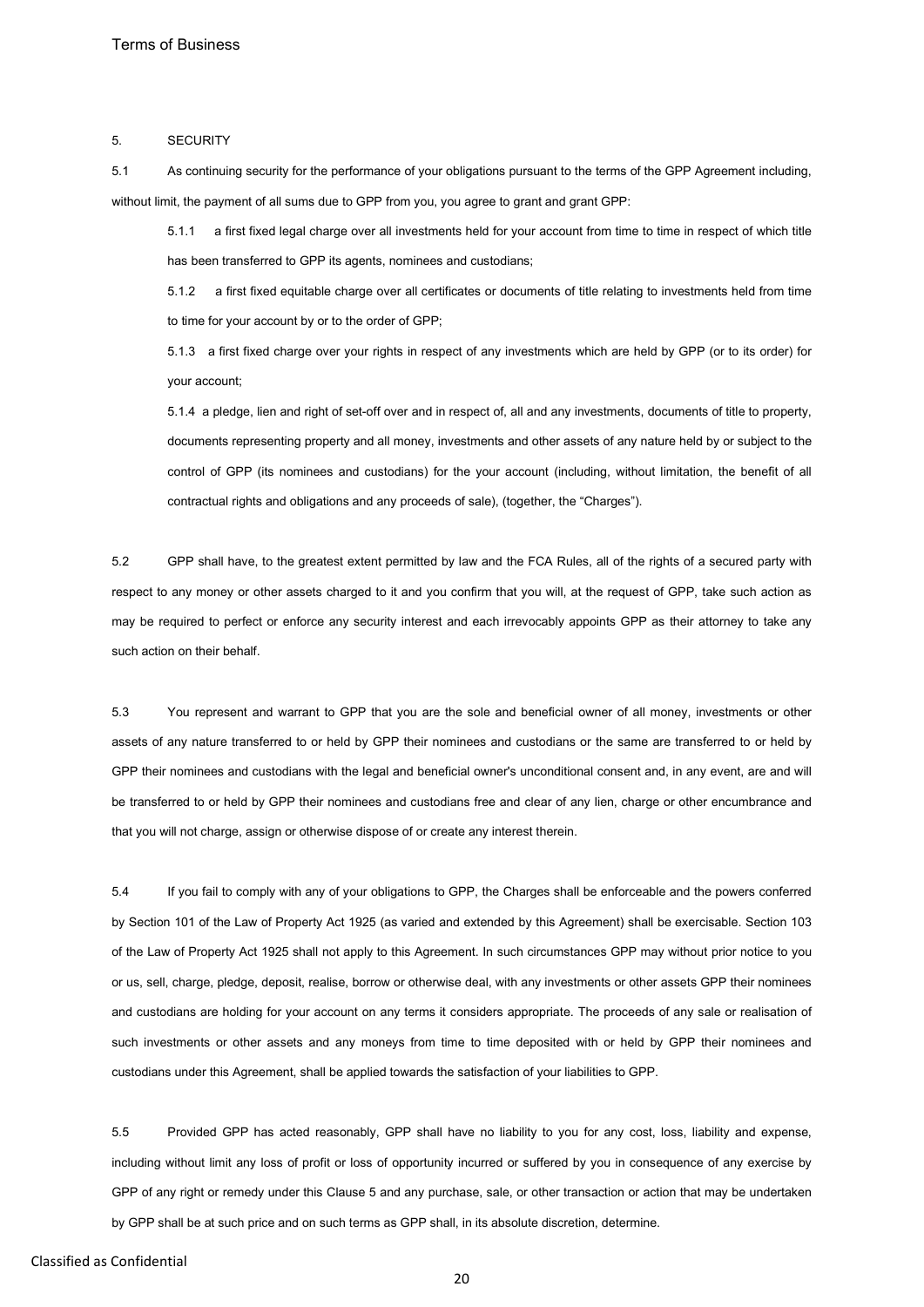5.6 In exercising any right or remedy pursuant to this Clause 5, GPP is authorised to combine accounts, effect such currency conversions and enter into such foreign exchange transactions with, or on behalf of, you, at such rates and in such manner as GPP may, in its absolute discretion, determine.

5.7 No third party shall be required to enquire as to the validity of the exercise by GPP of its powers under this Clause 5.

### 6. LIABILITY

6.1 Neither GPP, nor any of its directors, employees or agents, shall be liable for any loss or damage sustained by you as a direct or indirect result of the provision by GPP of its services, save that nothing in the terms set out in this Schedule exclude or restrict any liability of GPP resulting from:

- 1. death or personal injury;
- 2. breach of any obligation owed to you under the regulatory system; or
- 3. the negligence, fraud or wilful default of GPP.

6.2 GPP shall not in any event be liable for loss of profits, loss of opportunity, loss of business, loss of savings, loss of goodwill, claims by third parties, loss of anticipated savings (whether direct or indirect) or for any type of special, direct, indirect or consequential loss howsoever caused, even if caused by GPP negligence and/or breach of contract and even if such loss was reasonably foreseeable or GPP had been advised of the possibility of the Client incurring the same.

## 7. CONFLICTS OF INTEREST

7.1 GPP or its associates may provide services or enter into bargains in relation to which GPP, or its associates, has, directly or indirectly, a material interest or a relationship of any description with a third party which may involve a conflict of interest or potential conflict of interest with you. GPP or any of its associates may, for example:

- 1. be the Client to a transaction that is executed by GPP (whether or not involving a mark-up or a mark-down by GPP or its associates);
- 2. be the financial adviser to the issuer of the investment to which any instructions relate;
- 3. have a (long or a short) position in the investments to which any instructions relate; or
- 4. be connected to the issuer of the investment to which any instructions relate.

7.2 GPP may receive remuneration from fund managers in connection with GPP providing services to them. These payments are calculated by reference to the value of assets that GPP holds in custody for its Customers.

7.3 GPP has adopted conflict of interest policies in accordance with the FCA's requirement for authorised firms to manage conflicts of interest fairly. Through us, you may ask GPP for further information in relation to such policies.

7.4 You acknowledge that neither GPP nor any of its associates is required to disclose or account to you for any profit made as a result of acting in any manner described above.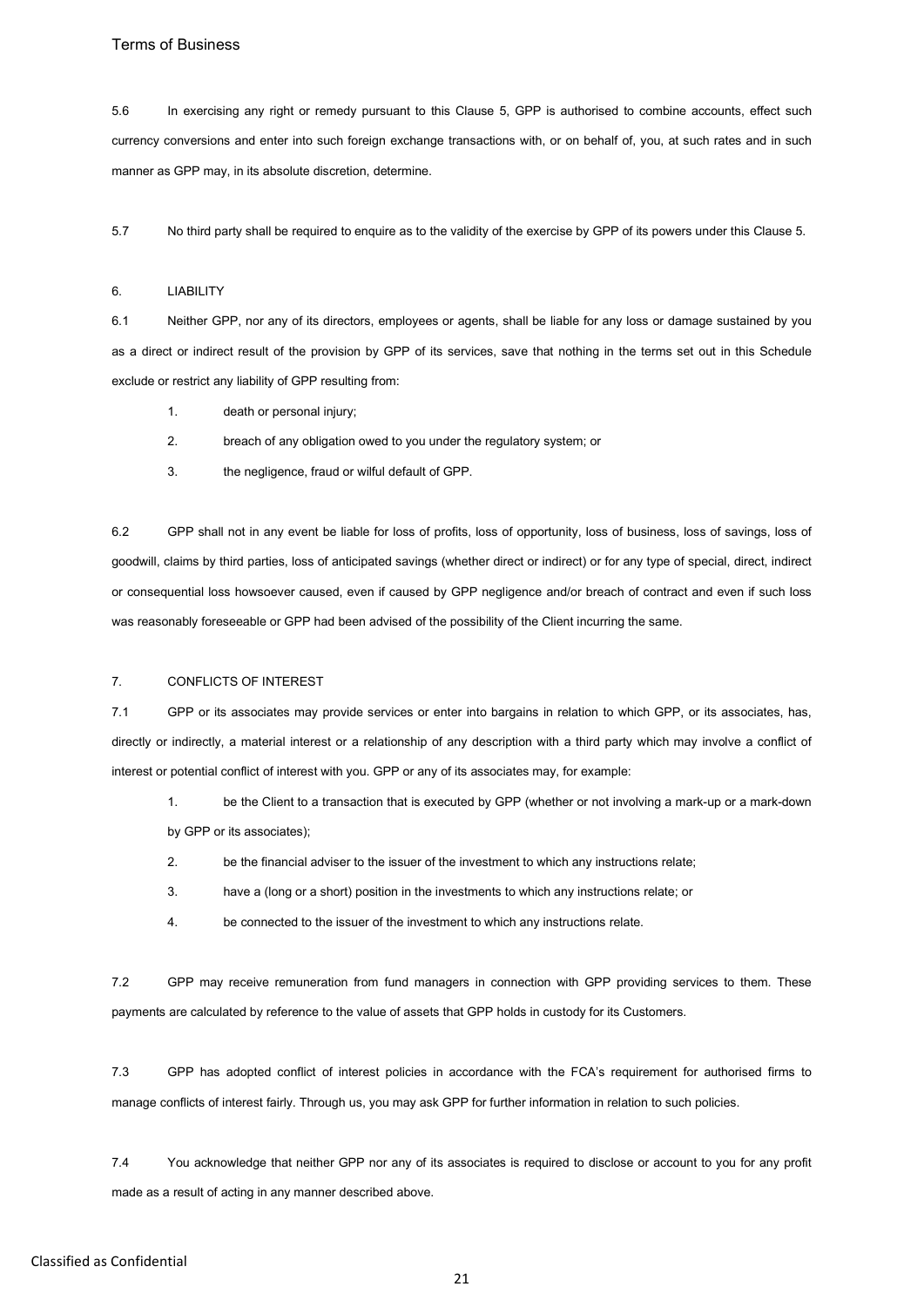### 8. COMPLAINTS

8.1 In the event of any complaint regarding GPP's services you should contact the Head of Compliance (compliance@gpp.group) of GPP.

8.2 The Head of Compliance will, as soon as is practicable, investigate the matter with any employees who may be directly concerned to determine the appropriate course of action. After investigating the Head of Compliance will write to the complainant detailing the results of the investigation and offering, where appropriate, redress.

8.3 GPP will consider a complaint to be closed in any of the following circumstances:

(a) If at any time a complainant has accepted in writing an offer of redress or has written to GPP confirming that he/she is satisfied with GPP's response to the complaint (or simply confirms in writing that he/she wishes to withdraw the complaint). The Head of Compliance will write to the complainant acknowledging receipt, making redress (if appropriate) and confirming that the complaint has been closed; or

(b) If the complainant has not replied to an initial or interim letter offering redress having been invited to do so within eight weeks of the date of the letter.

8.4 If you are an eligible complainant (as defined in the FCA Rules) you may have the right to refer your complaint to the Financial Ombudsman Service. The Financial Ombudsman Service is a free and independent statutory dispute-resolution scheme for financial services. Details of who are eligible complainants can be obtained from the Financial Ombudsman Service. The Financial Ombudsman Service's website is www.financial-ombudsman.org.uk and they can be contacted at: The Financial Ombudsman Service

Exchange Tower

London E14 9SR

United Kingdom

Email: complaint.info@financial-ombudsman.org.uk

Telephone: 0800 0234 567 or 0300 1239 123

#### 9. INVESTOR COMPENSATION

9.1 GPP is covered by the UK Financial Services Compensation Scheme ("FSCS"). Depending on the type of business and your circumstances, compensation, may be available from that scheme if GPP cannot meet its obligations to you. Eligibility also depends upon the type of business and the circumstances of the claim. Claims made to the FSCS are subject to maximum limits on compensation. The claim limit for investment business is £85,000 per person, per authorised firm.

9.2 Further information about the FSCS, including who may be eligible to make a claim should the need arise, is available on the FSCS website (see www.fscs.org.uk).